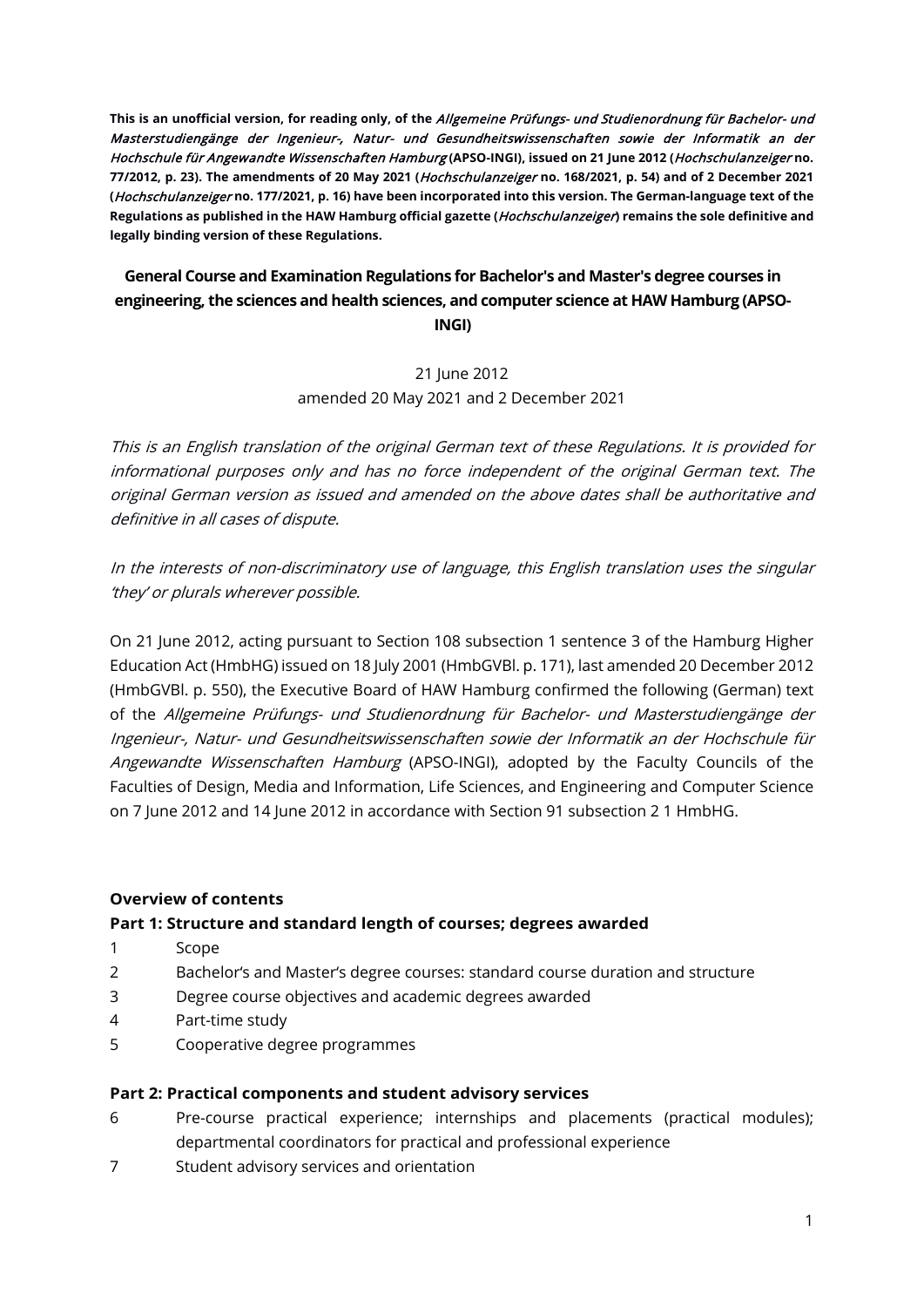### **Part 3: Modules, credit points and classes**

- 8 Modules
- 9 Credit points (CP)
- 10 Types of classes, attendance rules and course schedules
- 11 Registration for classes and restrictions on participation

### **Part 4: Examinations**

- 12 Examinations Committee: members, procedures, duties and notification of decisions
- 13 Examiners
- 14 Types and forms of examination and assessment
- 14 a Regulations and arrangements covering the conduction of examinations
- 14 b Handling, processing and storage of students' personal data
- 14 c Authentication
- 14 d Remote (video) invigilation in online examinations
- 14 e Voluntary character of online examinations; alternative options for taking examinations
- 14 f Technical problems and disruptions during examinations
- 15 Bachelor thesis
- 16 Master thesis
- 17 Participation in examinations
- 18 Class and examination data management: registration process and notification of examination results
- 19 Provisions for students with disabilities or long-term health conditions
- 20 Provisions for students in specific circumstances
- 21 Assessment and grading
- 22 Early ('free') examination attempts (Freiversuch) and repeats for purposes of grade improvement
- 23 Resits, exhaustion of all examination attempts, and rules on disregarding examination attempts
- 24 Recognition of prior learning (periods of study, Prüfungsleistungen and Studienleistungen)
- 25 Use of unfair means in examinations and assessments, disruptive behaviour, failure to meet deadlines
- 26 Withdrawal from examinations
- 27 Invalidation of examinations and assessments
- 28 Appeals
- 29 Assessment records, retention periods and access to files

### **Part 5: Certificate of Examinations; Bachelor's and Master's degree certificates**

30 Award of degree, applicable procedures and issuance of Certificate of Examinations and degree certificate

### **Part 6: Concluding provisions**

31 Effective date, expiry and transitional provisions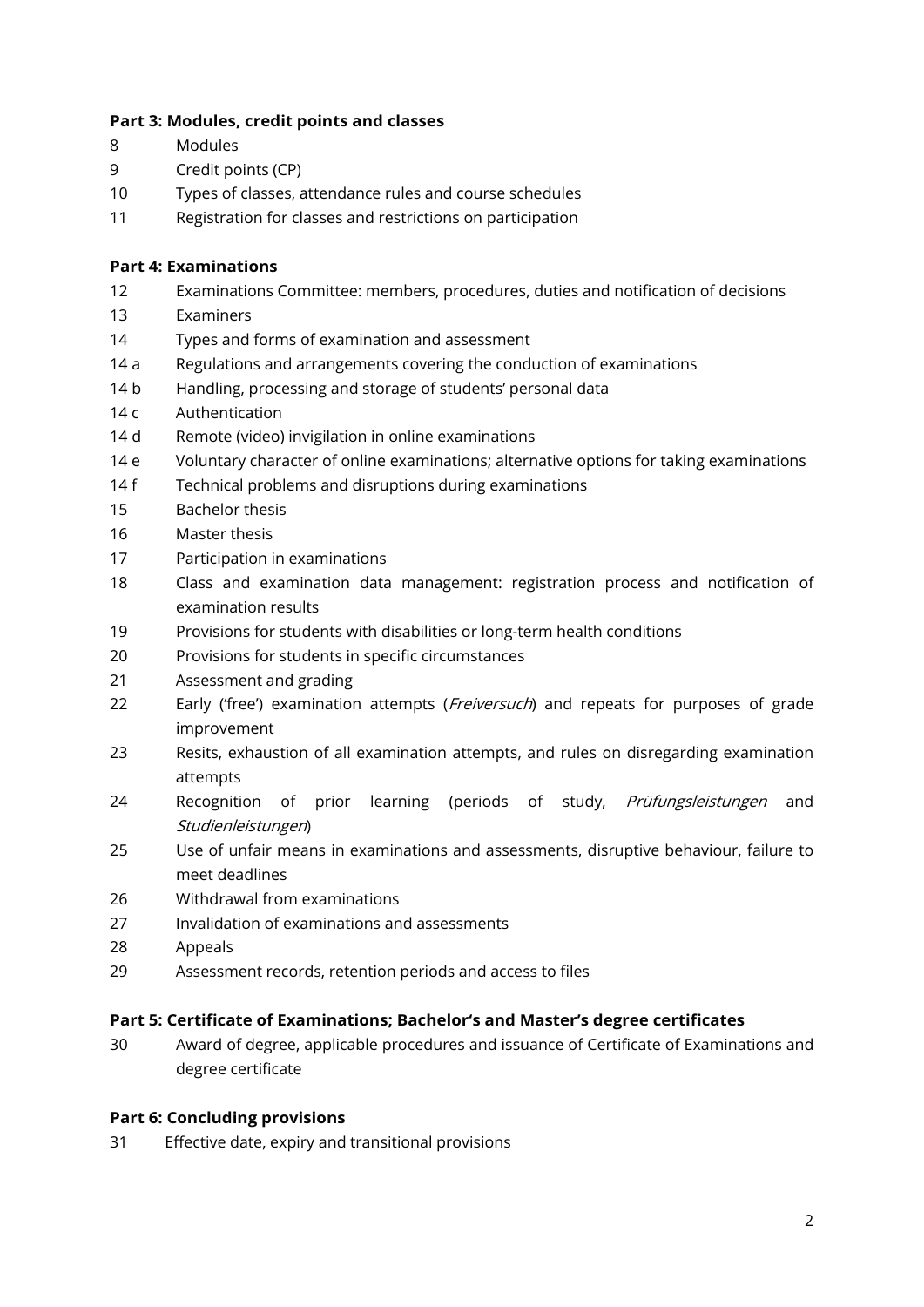### **Part 1: Structure and standard length of courses; degrees awarded**

### **1 Scope**

(1) The General Course and Examination Regulations for Bachelor's and Master's degree courses in engineering, the sciences and health sciences, and computer science at HAW Hamburg (APSO-INGI) govern the framework, the overall structure and the applicable procedures of and for all Bachelor's and Master's degree courses in engineering, the sciences and life sciences, and computer science at Hamburg University of Applied Sciences (hereafter , HAW Hamburg'). They are supplemented by the detailed provisions set out in the Course-Specific Course and Examination Regulations for each degree course, for which sample regulations provide the recommended structure and wording (see Appendix).

(2) Wherever these Regulations specify particular bodies or roles, for example the Faculty Council or Examinations Committee (bodies) or the Chair of the Examinations Committee (role), these terms shall refer to the specific bodies or roles pertaining to the faculty or department which is responsible for the degree course in question.

(3) Separate regulations define entry requirements for, admissions to, and the award of places on degree courses, and students' status during their studies and .

### **2 Bachelor's and Master's degree courses: standard course duration and structure**

(1) Bachelor's degree courses are first-cycle (undergraduate) academic courses leading to an initial academic qualification for a graduate career.

(2) Master's degree courses are second-cycle (postgraduate) courses leading to a further and higher academic qualification.

(3) Course-Specific Course and Examination Regulations stipulate the standard duration of each course at HAW Hamburg. For Bachelor's degree courses, the standard duration is three, three and a half, or four years. For Master's degree courses, the standard duration is one, one and a half, or two years. For a Bachelor's plus a consecutive Master's degree course, the standard course duration is five years in total. The stipulation of longer standard course durations requires the setting out of specific reasons.

(4) In cases where a degree course's standard duration is four years or more, its Course-Specific Course and Examination Regulations must specify a set (sets) or group (groups) of modules whose successful completion is equivalent to passing the interim examination (Zwischenprüfung) as defined in Section 61 subsection 1 HmbHG.

(5) Each Bachelor's and Master's degree course is divided into academic years, and each academic year into two academic semesters. The Course-Specific Course and Examination Regulations for a specific degree course may divide that course into defined stages.

### **3 Degree course objectives and academic degrees awarded**

(1) The award of a Bachelor's degree certifies that a graduate has, on an academic, scientific and/or artistic basis, acquired the knowledge and skills required to understand concepts and issues in the field of work corresponding to their degree course, to solve problems in this field on an interdisciplinary basis, and to independently evaluate methods in and findings of this field. The award of a Master's degree certifies that a graduate is able to apply academic and scientific methods and findings in greater depth, to acquire these methods and research these findings via independent study, and to develop them on the basis of their academic, scientific and/or artistic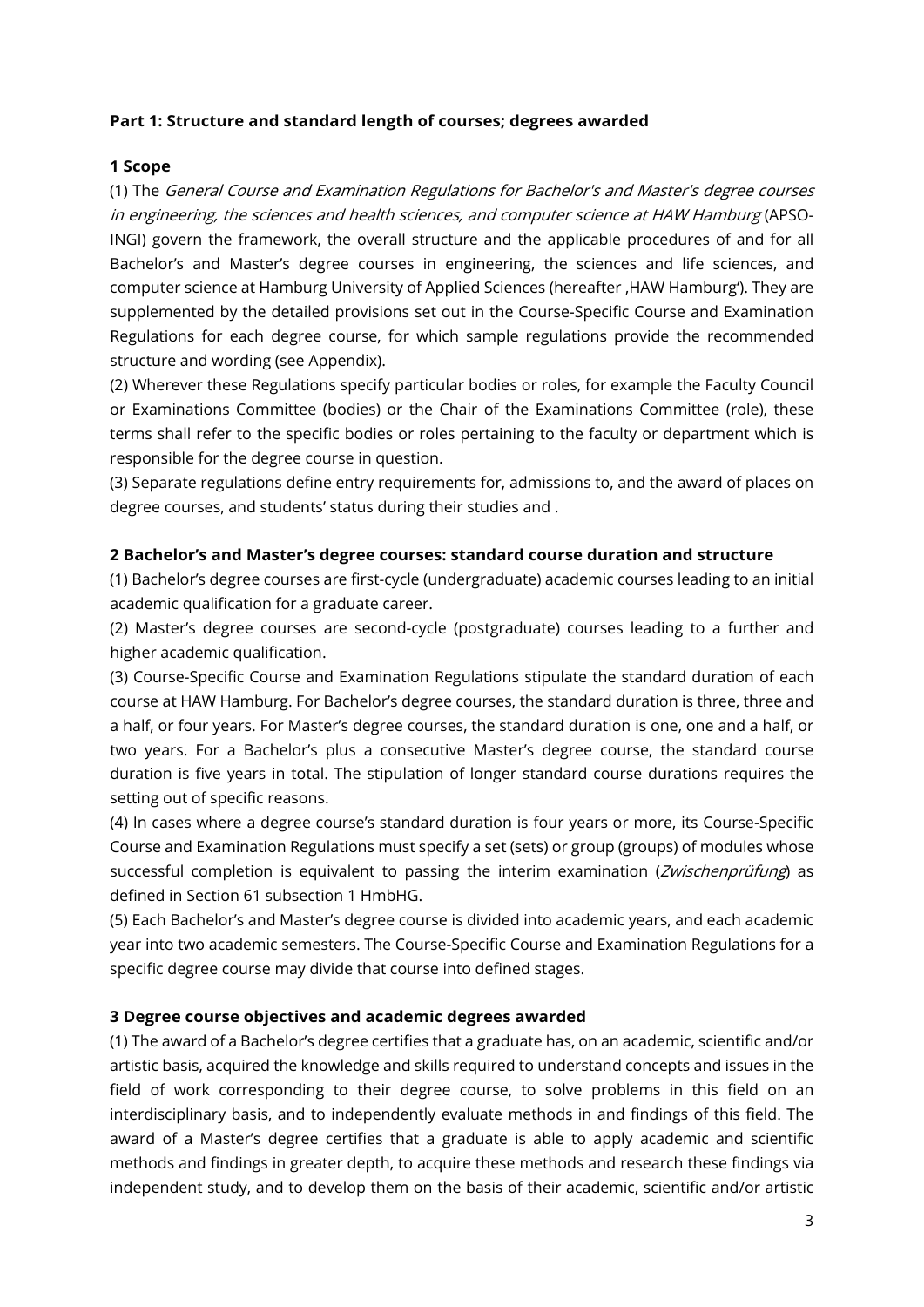knowledge and skills. Details of the abilities and competencies of Bachelor's and Master's degree holders are set out in recommendations issued by national bodies as referenced in Section 108 (3) HmbHG.

(2) The degree to be awarded upon successful completion of a given degree course (academic degree) is defined in the Course-Specific Course and Examination Regulations applicable in each case, on the basis of Sections 67 and 54 HmbHG and of the recommendations issued by national bodies as referenced in Section 108 subsection 3 HmbHG.

### **4 Part-time study**

Course-Specific Course and Examination Regulations set out the conditions governing the parttime study of degree courses, for which special modules may be created. The standard course duration of part-time degree courses shall not exceed twice the maximum standard course duration allowed for the completion of the relevant Bachelor's or Master's degree course on a fulltime basis.

### **5 Cooperative degree programmes**

Course-Specific Course and Examination Regulations set out the provisions governing cooperative degree programmes. These programmes consist of a practical component and an academic/scientific component. The academic/scientific component is the taught theory component, which is taught at HAW Hamburg as a degree course. The practical component takes place in a business or organisation and can take the form of periods of work experience/professional practice or of vocational training. Its content and dates are coordinated with the content and dates of the theory component. HAW Hamburg and the business or organisation in which the student is training shall enter into an agreement which defines the content of the practical training and ensures coordination with the degree course component in terms of content and timescale.

### **Part 2: Practical components and student advisory services**

# **6 Pre-course practical experience; internships and placements (practical modules); departmental coordinators for practical and professional experience**

(1) The Course-Specific Course and Examination Regulations for a particular Bachelor's degree course may stipulate the completion of pre-course practical or professional experience prior to commencement of the course. Pre-course experience requirements for cooperative degree programmes may be set at up to 20 weeks. The requirement for pre-course experience can be reduced or waived in individual cases where the prospective student demonstrates that they have already acquired equivalent knowledge and skills via practical or professional experience.

(2) The Course-Specific Course and Examination Regulations for a particular degree course may stipulate the completion of periods of practical or professional experience (practical modules), managed and supervised by HAW Hamburg, and with a maximum total duration of 26 weeks. These periods of practical or professional experience may be completed outside Germany. Their purpose is to systematically acquaint students with tasks related to their degree studies in a professional setting and teach them how to apply in practice the knowledge and skills acquired during their degree course to date. Further, they are intended to give students an insight into scientific, technical, interdisciplinary, organisational, economic and social frameworks and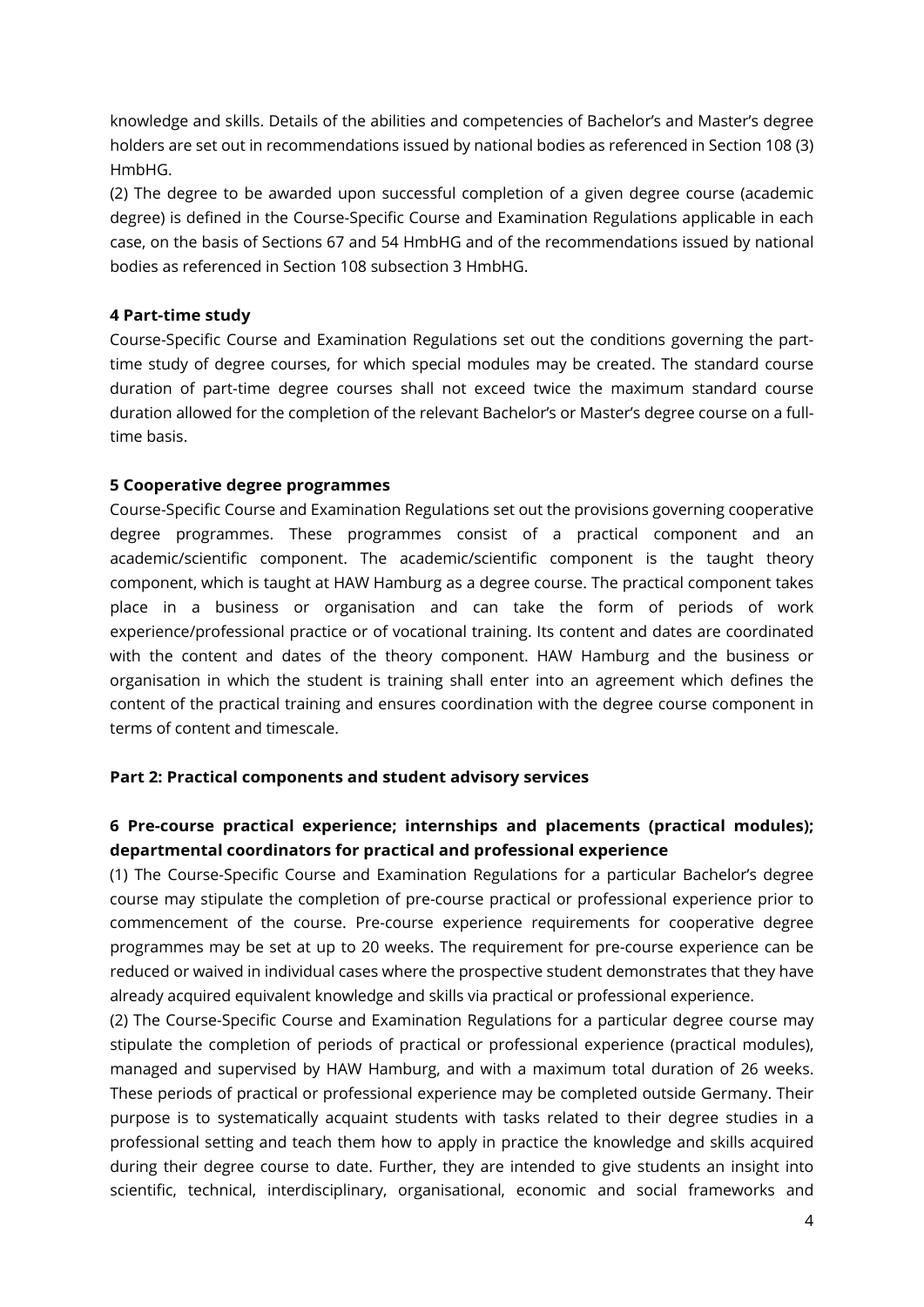processes in a professional field related to their degree course. The relevant Course-Specific Course and Examination Regulations shall assign credit points (CP) to the successful completion of periods of practical or professional experience. Provisions in this regard made in Course-Specific Course and Examination Regulations for cooperative degree programmes may differ from those made for other degree courses.

(3) For each Department, the relevant Faculty Council shall appoint at least one professor as a departmental coordinator for practical and professional experience. The principal duties attached to this role shall be advising students on pre-course experience and periods of practical or professional experience during the course, helping organise placements and internships, and taking decisions on all issues and problems which may arise in connection with pre-course experience and periods of practical or professional experience during the course. Departmental coordinators are appointed for a term of two years. They shall issue confirmation of the successful completion of pre-course experience and periods of practical or professional experience for presentation to the Examinations Committee. Further, they shall assign to each student a professor or other member of academic staff to act as their supervisor during their practical or professional experience. Students may nominate their supervisor.

(4) The relevant Faculty Councils shall issue guidelines for practical or professional experience and for pre-course experience which shall detail, in particular, the associated requirements as to content and quality and make stipulations regarding proof of completion. The Faculty Council may delegate this task to heads of Departments.

### **7 Student advisory services and orientation**

(1) Student advisory services are provided throughout each degree course, and comprise in particular:

- − Information on options for degree study and the acquisition of study skills
- − Information on degree courses and the corresponding professional fields
- − Information on the structure and form of specific degree courses
- − Advice for students who have unsuccessfully resat examinations
- − Advice on focal areas and specialisation/advanced study within degree courses
- − Advice for students who have changed institution or course
- − Advice for students who have exceeded the standard duration of their degree course

(2) The Faculty Council shall appoint at least one professor as Academic Advisor for each degree course or to cover a number of degree courses. The Academic Advisor shall manage and coordinate student advisory services for the relevant degree course(s) and shall hold regular consultation hours.

(3) Attendance at a student advisory session is mandatory for students in the first and in the second semester of a Bachelor's degree course. Course-Specific Course and Examination Regulations may stipulate attendance at further mandatory student advisory sessions.

(4) Students who have exceeded the standard duration of their course without having registered the topic of their Bachelor or Master thesis must attend a student advisory session within two semesters of the end of the standard duration of their course. Students who fail to comply with this requirement shall be deregistered from HAW Hamburg pursuant to the relevant provisions of the Hamburg Higher Education Act (HmbHG).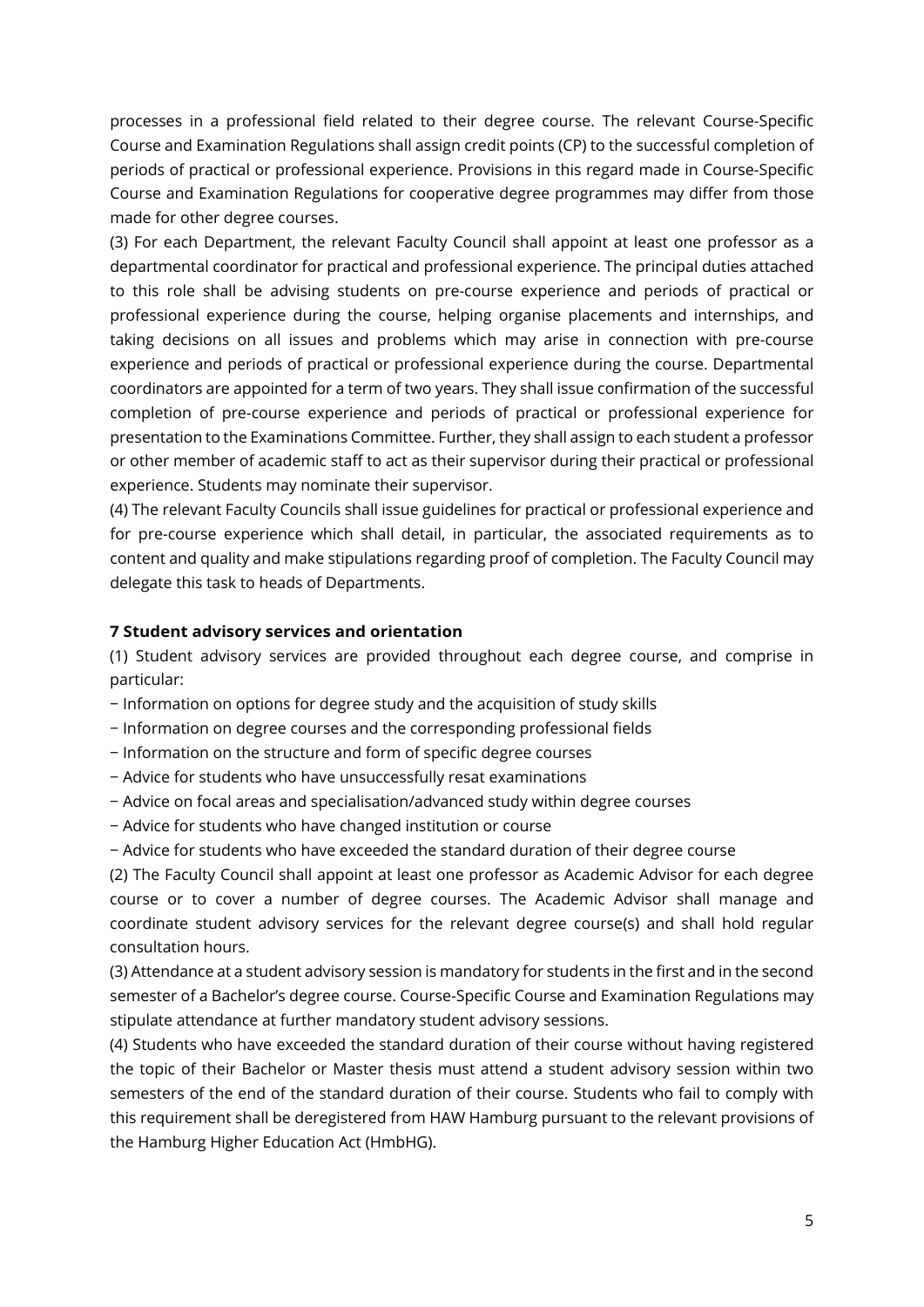(5) Students completing a mandatory student advisory session shall be issued with confirmation of attendance. Further details on student advisory sessions may be defined in guidelines to be issued by the head of the relevant Department.

(6) Each Department shall organise and run orientation events for new Bachelor's students with the help of student peer tutors, lasting a maximum of one week.

Course-Specific Course and Examination Regulations may stipulate the issuance of a certificate of attendance at orientation events.

### **Part 3: Modules, credit points and classes**

### **8 Modules**

(1) Bachelor's and Master's degree courses are modular. Modules are classes linked by their subject or topic area. A module is a discrete course unit which is made up of one or more related classes and constitutes one component of the overall learning outcomes for the degree course as a whole. Each module should, as a rule, be worth at least five credit points.

(2) One module is generally completed with no more than one examination [which may consist of a number of parts (see below)].

(3) Course-Specific Course and Examination Regulations shall stipulate the number of modules that make up the course, their titles, their types (e.g. required modules), the number of credit points awarded for each module, class sizes, and grade weighting in accordance with Section 21 subsections 5 and 12 below. Course-Specific Course and Examination Regulations shall not rehearse details of individual modules themselves, but rather refer to the module descriptions provided in the Module Handbooks for the relevant degree course. The Module Handbooks shall comply in all cases with the provisions of the General and the relevant Course-Specific Course and Examination Regulations issued by HAW Hamburg and may not depart from these provisions. Module descriptions primarily contain the following information on the relevant module: module content and outcomes, the types of courses/classes included in the module, prerequisites for eligibility to take the module, the usability and applicability of the module in the degree course and in relevant graduate careers, conditions for the award of credit points, information on credit points and grades, how often the module runs, the workload associated with the module, and the module's duration. The relevant Faculty Council shall be responsible for approving Module Handbooks, approving any changes to them or revoking their validity. Module Handbooks are not part of these Regulations or of the Course-Specific Course and Examination Regulations for each degree course.

(4) The Course-Specific Course and Examination Regulations differentiate between required, required elective and elective modules.

a) Required modules teach basic, advanced and specialist competencies. Students must complete all required modules.

b) Required elective modules are designed to reinforce and build on the basic components [taught in required modules] and/or to allow students to specialise. The introduction of specialisation via required elective modules will generally take place towards the end of the degree course. Students must complete the requisite number of modules from among the range of required electives offered. Course-Specific Course and Examination Regulations may group required elective modules together to form a 'principal field of study' (Studienrichtung) or 'focal area' (Studienschwerpunkt). A 'principal field of study' brings together fields appropriate to the degree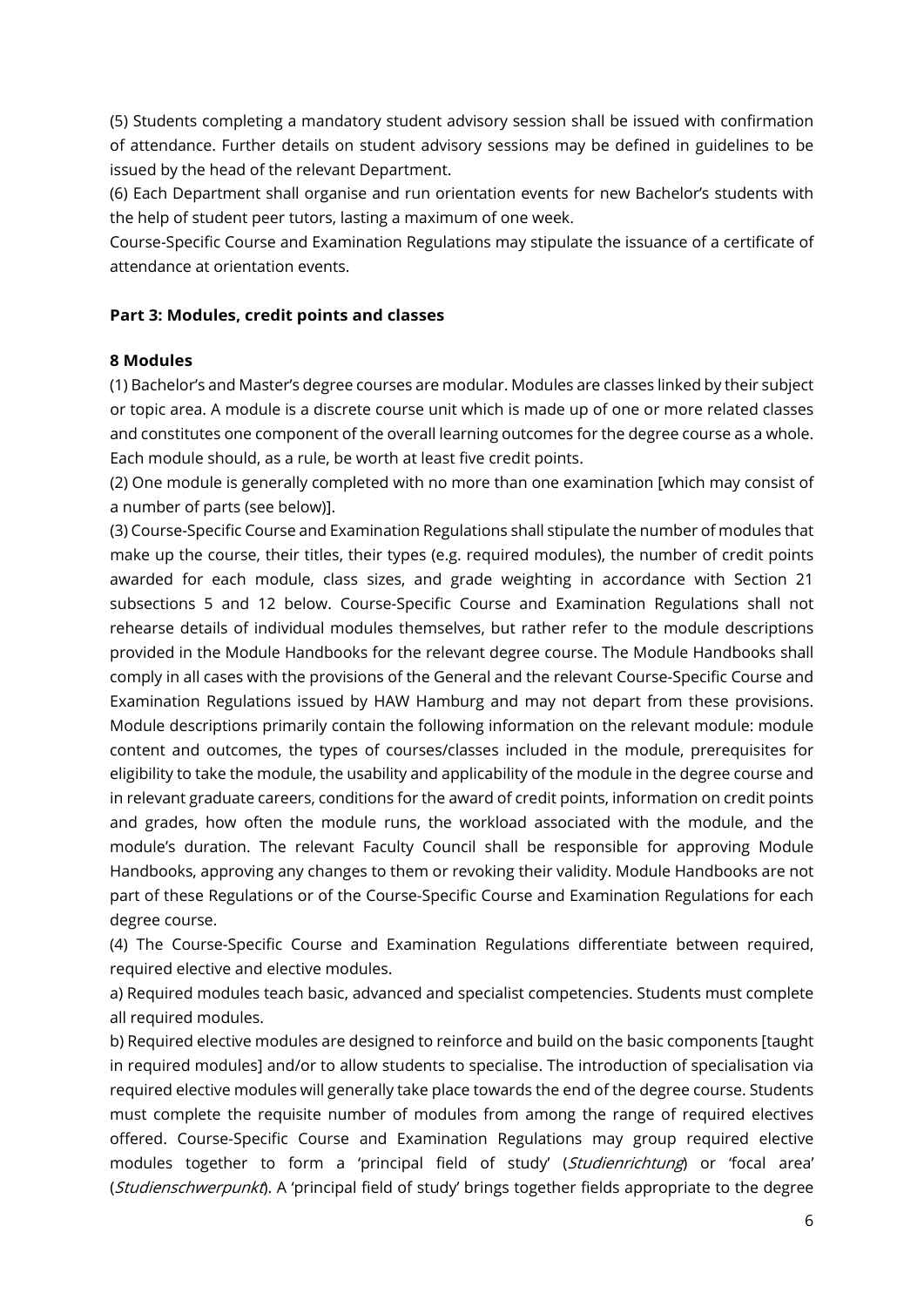course and allows students to determine the emphasis of their degree on a relatively broad basis. A 'focal area', by contrast. allows students to set their own particular focus within what is otherwise a standard and unified course schedule.

c) Elective modules are a range of optional classes which are designed to supplement the required and required elective modules. They are not part of the Bachelor's or Master's examination. Students may apply to have any elective modules they have completed with a *Prüfungsleistung* or Studienleistung listed in their Diploma Supplement.

(5) Additional modules are generally modules from the range of required electives which a student successfully completes in addition to the requisite number of required elective modules, which they had previously chosen. Students may apply to have additional modules included on their Certificate of Examinations and in their Diploma Supplement as additional modules in accordance with Section 21 subsection 16 below; however, any grades awarded for additional modules are not included in the calculation of the student's overall final grade.

### **9 Credit points (CP)**

(1) The student workload for each module is measured in credit points on the basis of the European Credit Transfer System (ECTS). The term 'credit point' is abbreviated as CP. One credit point corresponds to an average workload of between 25 and a maximum of 30 hours. As a rule, 60 CP are awarded for completion of each academic year, and 30 CP for completion of each semester. Depending on the standard course duration in each case, the total credit points awarded for the individual Bachelor's and Master's degree courses are as follows:

- 1. Bachelor's degree courses
- a) Three-year Bachelor's degree course: 180 CP
- b) Three-and-a-half-year Bachelor's degree course: 210 CP
- c) Four-year Bachelor's degree course: 240 CP
- 2. Master's degree courses
- a) One-year Master's degree course: 60 CP
- b) One-and-a-half-year Master's degree course: 90 CP
- c) Two-year Master's degree course: 120 CP
- 3. Consecutive Bachelor's and Master's degree totalling a maximum of five years' study:
- usually 300 CP

(2) Credit points are only awarded for the successful completion of modules prescribed by the relevant Course-Specific Course and Examination Regulations and for successful completion of a Bachelor or Master thesis. The credit points for a given module are awarded if the requirements set out in the Course-Specific Course and Examination Regulations have been met in full; this means in particular that the student must have successfully completed the required Prüfungsleistung or Studienleistung and have met the attendance requirements.

(3) In the event that a student does not successfully complete the degree course, or abandons it before completion for any reason, the student shall be awarded the credit points pertaining to all examinations/assessments that they have successfully completed.

### **10 Types of classes, attendance rules and course schedules**

(1) The main types of class are as follows. The second abbreviation given in brackets is the equivalent German-language abbreviation. Where only one abbreviation is given, the German- and English-language abbreviations are identical.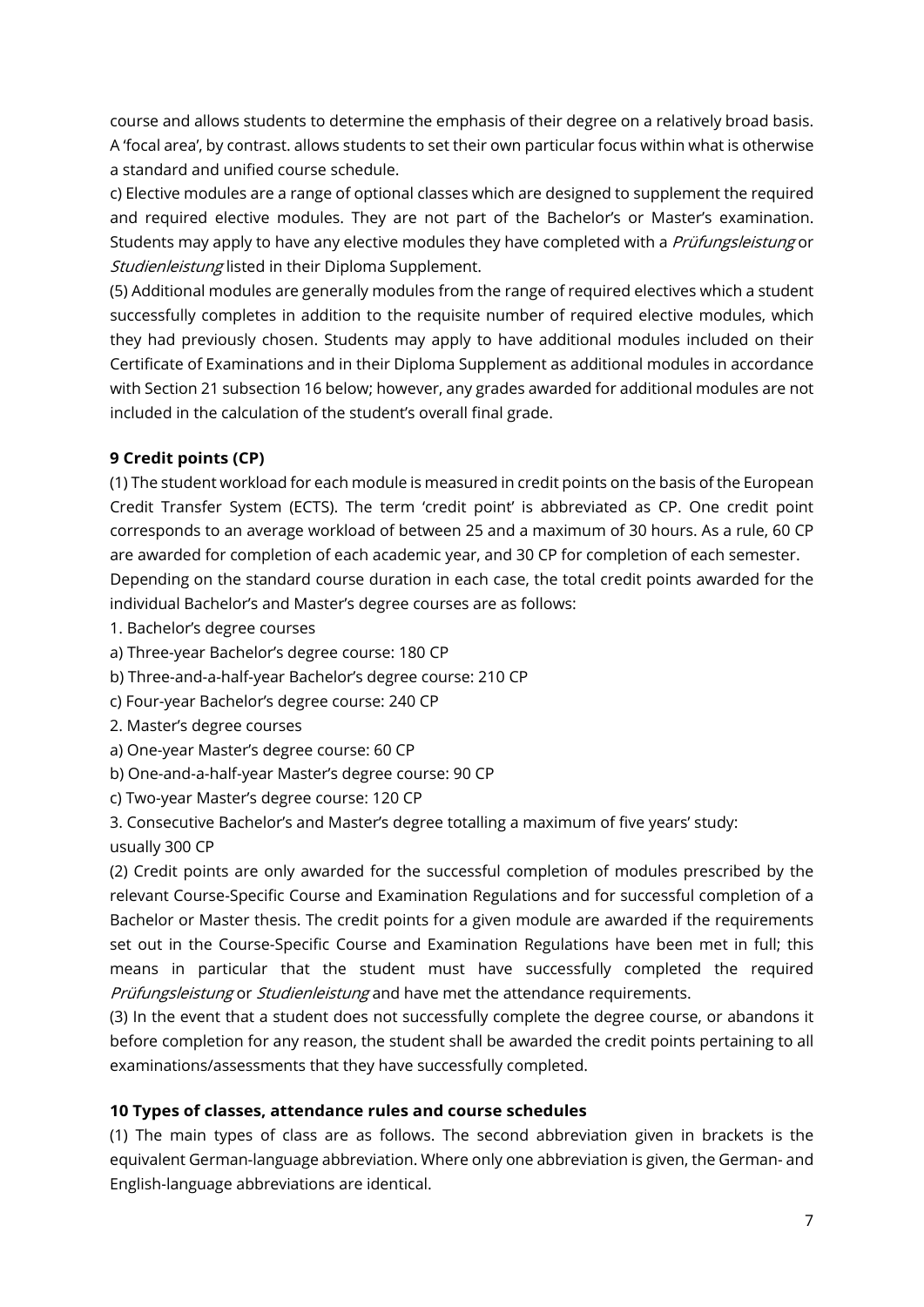1. Lecture (L) (V)

A lecture is the structured presentation and communication of foundational or specialist scientific, academic and/or artistic content and methodology by a lecturer.

2. Seminar-style class (SC) (SeU)

A seminar-style class involves the presentation and communication of foundational or specialist scientific, academic and/or artistic content and methodology by a member of teaching staff with the active involvement of the students. In combining a lecture with a class consisting of practical tasks, it seeks to enable a student-centred process of interaction and feedback between teacher and students. The majority of classes should be of this type.

3. Seminar (S)

Attendance at seminars is compulsory. Seminars combine the input of a member of academic staff with presentations and other contributions by the students.

4. Exercise (Ex) (Üb)

Students are given tasks to solve under the instruction of a member of academic staff. Attendance at these classes is compulsory.

5. Practical courses (lab practicals, practical groups, (practical) colloquia, etc.)

a. Design exercise (DEx) (EwÜ)

This interdisciplinary course allows students to gain experience of working independently on an extensive engineering, science, life science or computer science project, taking an interdisciplinary approach, and of presenting their principal findings in the form standard in the field.

b. Construction and planning task (CPT) (KNPA)

Students complete a construction and planning task related to the content of their course and produce a written paper setting out their main findings.

c. Lab practical, lab work, or lab exercise (Lab) (Prak)

Attendance at laboratory-based courses is compulsory. In these courses, students carry out practical tasks set by and under the instruction of academic staff, working either individually or in a group. The tasks set are aimed at developing students' specialist practical skills in all fields of application relating to a specific academic or scientific field of focus. They allow students to acquire experience and competence in the use of specialist methodology and to familiarise themselves with all associated resources, aids and techniques and to evaluate their use. Successful completion renders students able to practically apply what they have learned in their seminar-style classes. Students record, evaluate and interpret the outcomes and findings of their work in laboratory classes.

6. Project (Pro) (Pi)

Projects are transdisciplinary classes involving assignments for students to work towards an overarching outcome. Students work independently and as a group with the assistance of academic staff, and gain experience in literature research, discussion, presentation and/or practical work.

7. Small-group project (SGP) (KGP)

A small-group project is a project for a small number of students [working as a group].

8. E-learning (EL)

E-learning units are structured and interactive IT-based teaching and learning units with set assessments.

9. Extramural course (Exc) (Ex)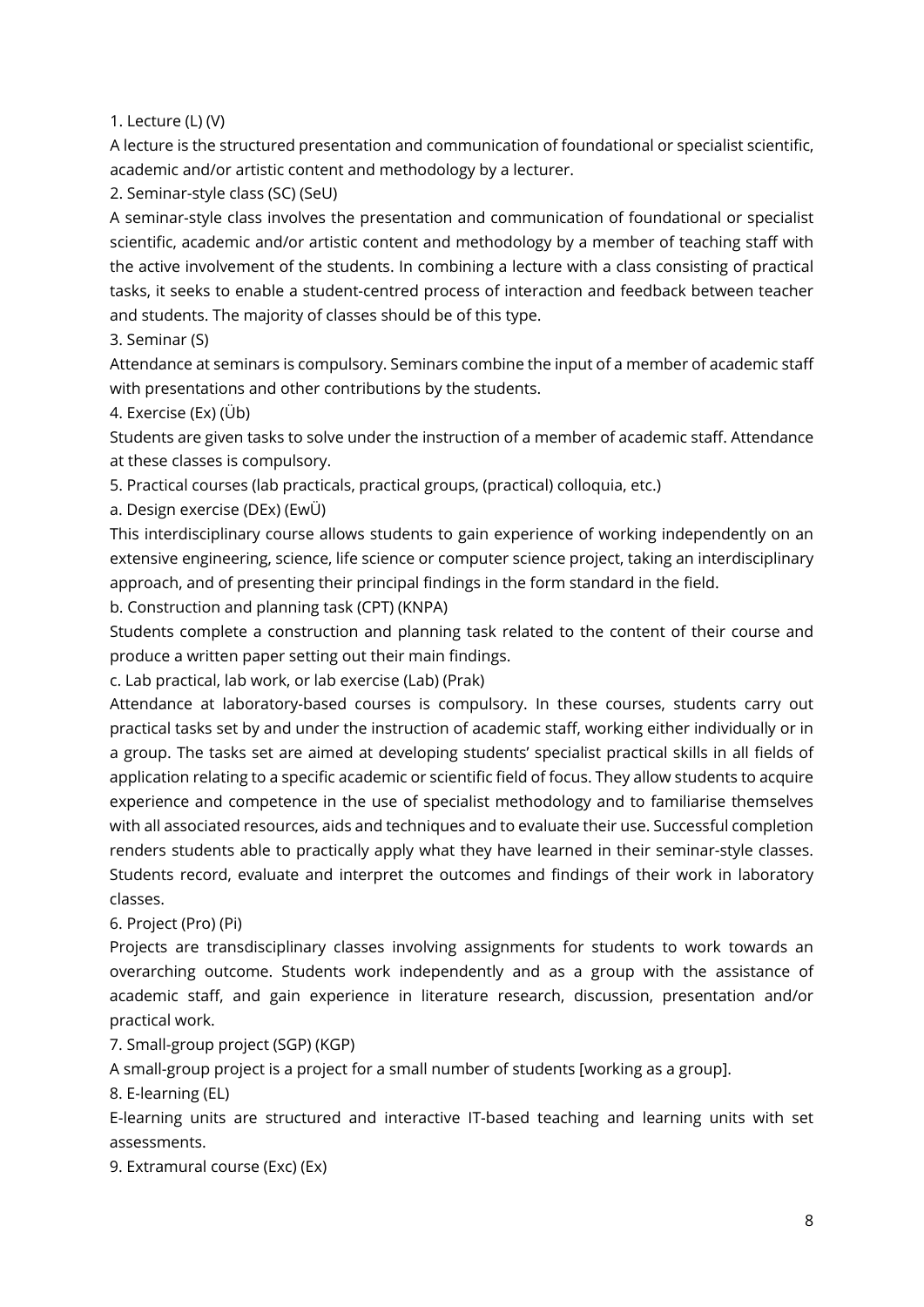Extramural courses (excursions) are classes held outside HAW Hamburg during which students and academic staff undertake visits to suitable external organisations, sites, businesses or institutions in a relevant professional field. The Course-Specific Course and Examination Regulations for the relevant degree course shall set out the criteria for extramural courses in relation to their duration, the year of study in which they take place, and similar matters.

Course-Specific Course and Examination Regulations may also specify other types of class and make stipulations regarding their conduction.

(2) Course-Specific Course and Examination Regulations may, in addition to the provisions of (1) above, require compulsory attendance at certain classes or types of class.

(3) As a rule, classes and courses take place in face-to-face format on campus. For supplementary purposes, classes or courses may take place in a digital format (as online classes) or as hybrid courses (partly face-to-face, partly online). Teaching staff and lecturers shall use the videoconferencing and online collaboration systems and teaching and learning platforms provided by HAW Hamburg for these purposes. Where these Regulations, or Course-Specific Course and Examination Regulations, specify attendance requirements for particular courses, modules or classes, these requirements shall, as a general principle, likewise be in place if these courses, modules or classes run in digital format.

(4) Students shall be deemed to have met the attendance requirements if they have attended the number or proportion of class hours (Lehrveranstaltungsstunden) specified in the applicable Course-Specific Course and Examination Regulations. In the event that the relevant Course-Specific Course and Examination Regulations do not stipulate specific attendance requirements, the attendance requirement shall be deemed to have been met if a student has attended 80% of class hours. Students failing to attend the requisite number of class hours shall be deemed not to have met the attendance requirements, even if there was good reason for their absence.

(5) As a general principle, classes and examinations shall be held in German. This provision notwithstanding, Course-Specific Course and Examination Regulations may specify that particular classes and examinations, or all classes and examinations, within a specific degree course shall be held in another language, in particular English.

(6) Classes for elective modules may be cancelled if fewer than the minimum number of students as determined by the relevant faculty have registered for the class.

(7) The relevant faculty shall draw up a course schedule for each degree course, detailing the classes for each module, their scope and type. It shall also indicate their sequence during the course, which shall follow a clear teaching and learning rationale and to which students are advised to adhere. Course schedules are approved by the Faculty Council and published in an appropriate form.

### **11 Registration for classes and restrictions on participation**

(1) Students must register in good time for those classes which they wish to attend. Students who wish to change the classes for which they have registered shall seek the approval of the relevant authority.

(2) Heads of Departments shall be entitled to redirect some or all students to classes other than those for which they have registered, if this is necessary in order to ensure that classes and/or examinations are not over- or undersubscribed. In such cases, students shall be allocated a place in a class covering the same subject content. Decisions in such cases shall be announced in the Department in a suitable manner. The students affected are required to comply with these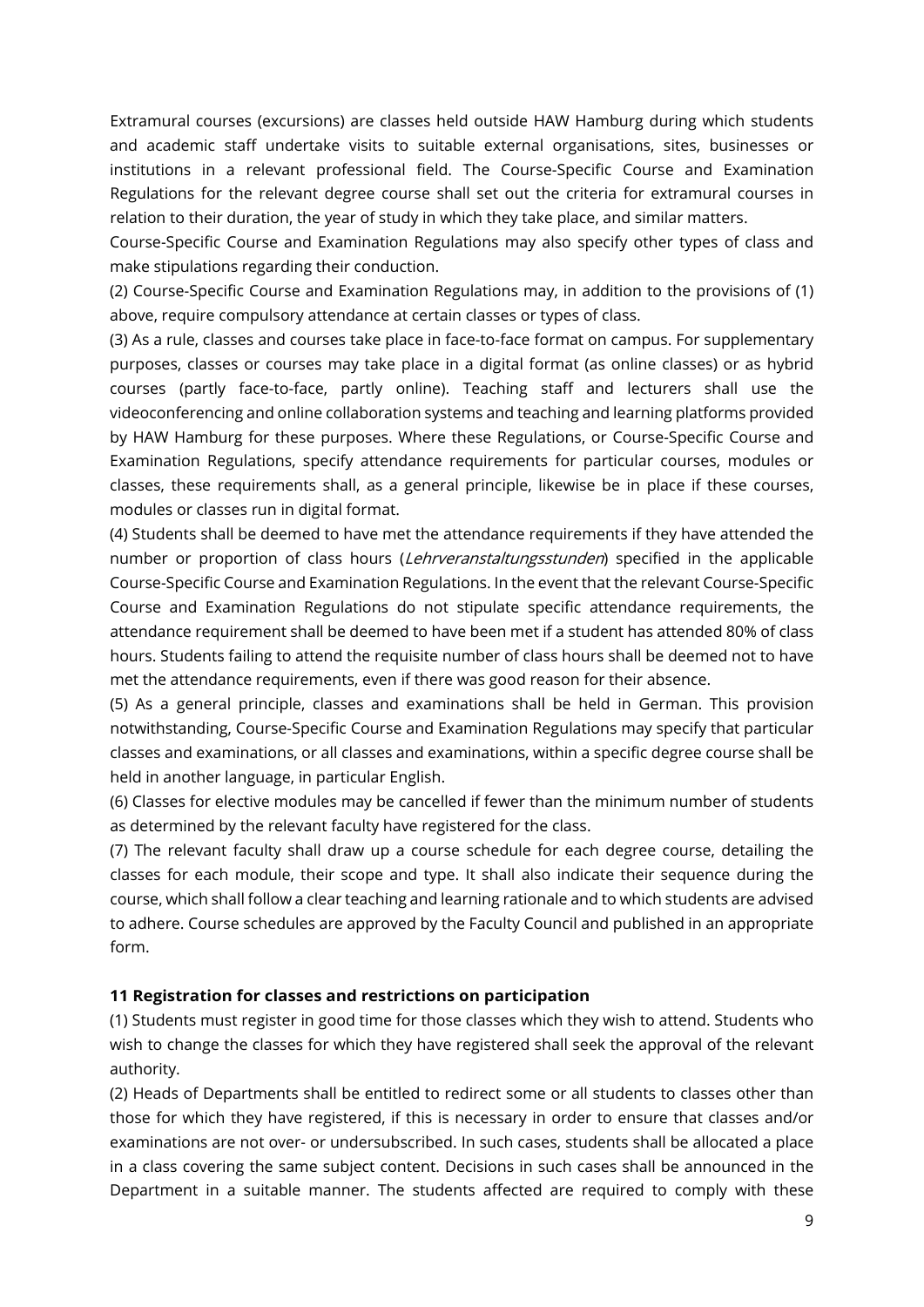decisions. Guidelines issued by the relevant Faculty Council or set out in Course-Specific Course and Examination Regulations may define such reallocation procedures in more detail.

(3) Heads of Departments shall be entitled to limit the numbers admitted to specific classes if such a limit is required in the interests of the quality of teaching and learning. Such a decision shall be announced in the Department in a suitable manner. Guidelines issued by the relevant Faculty Council or set out in Course-Specific Course and Examination Regulations may define such procedures in more detail.

(4) Any such measures [as outlined in subsections 2-3 above] shall give reasonable consideration to the needs of students with disabilities or long-term health conditions and of students caring for children or other family members.

#### **Part 4: Examinations**

#### **12 Examinations Committee: members, procedures, duties and notification of decisions**

(1) Examinations Committees shall be convened for the purpose of organising and conducting examinations, and discharging the associated duties as set out in these Regulations and the various Course-Specific Course and Examination Regulations, for degree courses in engineering, the sciences, life and health sciences and computer science. The Faculty Council of the relevant faculty shall assign the degree courses under its aegis to the various Examination Committees. It may determine that one Examinations Committee shall be responsible for multiple degree courses and for degree courses in more than one department.

(2) Each Examinations Committee shall have five members: three professors, one member of nonprofessorial academic staff, and one student. The term of office is one year for student members and two years for all other members.

(3) For each degree course or group of degree courses [as set out in subsection 1 above], the relevant Faculty Council shall nominate the members of the Examinations Committee and a substitute for each member. The Examinations Committee shall elect one of its members to be Chair and one to be Deputy Chair. Both the Chair and the Deputy Chair must be professors.

(4) The members of the Examinations Committee have the right to sit in on examinations. They are required to maintain confidentiality regarding all processes and consultations relating to the examination of individual students. The Chair and the Deputy Chair of the Committee are responsible for ensuring that any member or substitute member who is not a public servant or public-sector employee gives an undertaking to maintain confidentiality.

(5) Meetings of the Examinations Committee are not open to the public. The Examinations Committee shall be quorate when at least three members are present and one of those members is the Chair or Deputy Chair. The Chair shall have the casting vote if a vote is tied. The Examinations Committee shall draw up rules of procedure for its work, which shall in particular specify circumstances under which decisions may be arrived at by circulation of documents in lieu of an in-person meeting and circumstances under which specific powers of the Committee may be transferred to the Chair. Appeals against decisions taken by the Chair may be made to the Examinations Committee; the lodging of such an appeal shall suspend the effect of the decision appealed. The decisions of the Examinations Committee are to be minuted. The decisions of the Examinations Committee, and those taken by the Chair in exercise of any individual powers the Chair holds, shall be binding on all parties involved in the matter, if and to the extent that such decisions relate to the organisation of examinations, in particular to their preparation and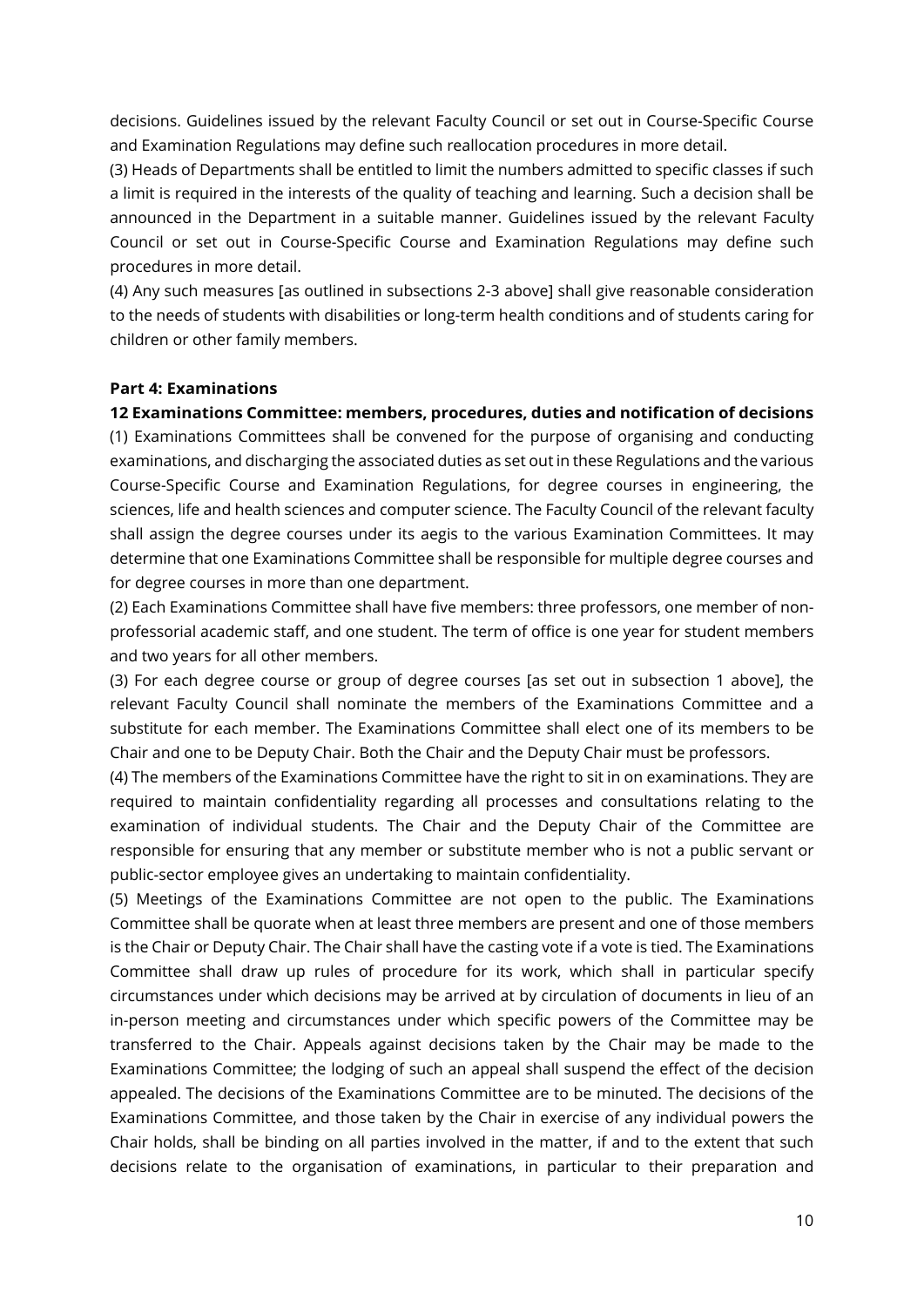conduction, to any other tasks assigned to the Committee under Course-Specific Course and Examination Regulations, or to compliance with the regulations governing examinations.

(6) The Examinations Committee shall ensure compliance with the regulations governing examinations and shall further ensure that examinations proceed in a due and proper manner. The Examinations Committee shall work with the other bodies involved in delivering and administering examinations to organise and timetable teaching and examinations in such a way as to ensure that students are able to complete the required examinations and assessments and their final thesis (Bachelor or Master thesis) within the specified standard course duration. Where necessary, the Committee shall report to the Faculty Council on the current situation of and developments in examinations and the time taken by students for course completion, and shall submit proposals for the reform of the relevant degree course and the associated Course and Examination Regulations.

(7) The Examinations Committee shall assign examiners to each examination and set binding dates for examinations and timescales for the associated registration process. The Committee shall issue an examination timetable for each semester at least four weeks before the first examination and no later than eight weeks after [the semester's] classes have commenced. The Examinations Committee shall announce any changes in the dates, should these be required, at least two weeks (fourteen days) before the new examination date. In the event that the examiners offer additional examination dates, they must inform the relevant authority in good time for the issuance of a general announcement of the additional date(s), preferably at least four weeks, and no later than two weeks, in advance of the additional date(s). The Examination Committee may designate specific dates for resits.

The dates for assessments undertaken during teaching periods, such as seminar presentations, shall be set by the relevant examiners in good time and no later than two weeks in advance of the assessment date.

(8) The Examinations Committee shall issue in good time, in an appropriate manner and with legally binding effect all rulings, determinations and other decisions taken pursuant to these Regulations and the applicable Course-Specific Course and Examination Regulations. This provision shall apply in particular to the announcement of examination dates, registration deadlines for examinations, and examination results. In this context, 'an appropriate manner' of issuance shall, as a general principle, mean notification in digital form or publication on the internet. The Examinations Committee may supplement these means of notification, or replace them in the event of technical issues, with a physical notice on the relevant official noticeboard or postal notification.

#### **13 Examiners**

(1) Persons to be appointed as examiners must teach the subject of the examination at HAW Hamburg as an employee of HAW Hamburg, or, at the least, hold the qualification to which the examination leads or an equivalent qualification.

Examiners are appointed by the Faculty Council. The Faculty Council may delegate the appointment of examiners to the relevant Examination Committee. Professors can be appointed as examiners for all examinations in their field. Other members of academic staff may only be appointed as examiners for the material covered in the classes which they teach. In exceptional cases, persons from other faculties at HAW Hamburg or from other institutions may be appointed as second examiners only, provided they hold at least the qualification to which the examination leads or an equivalent qualification. Course-Specific Course and Examination Regulations may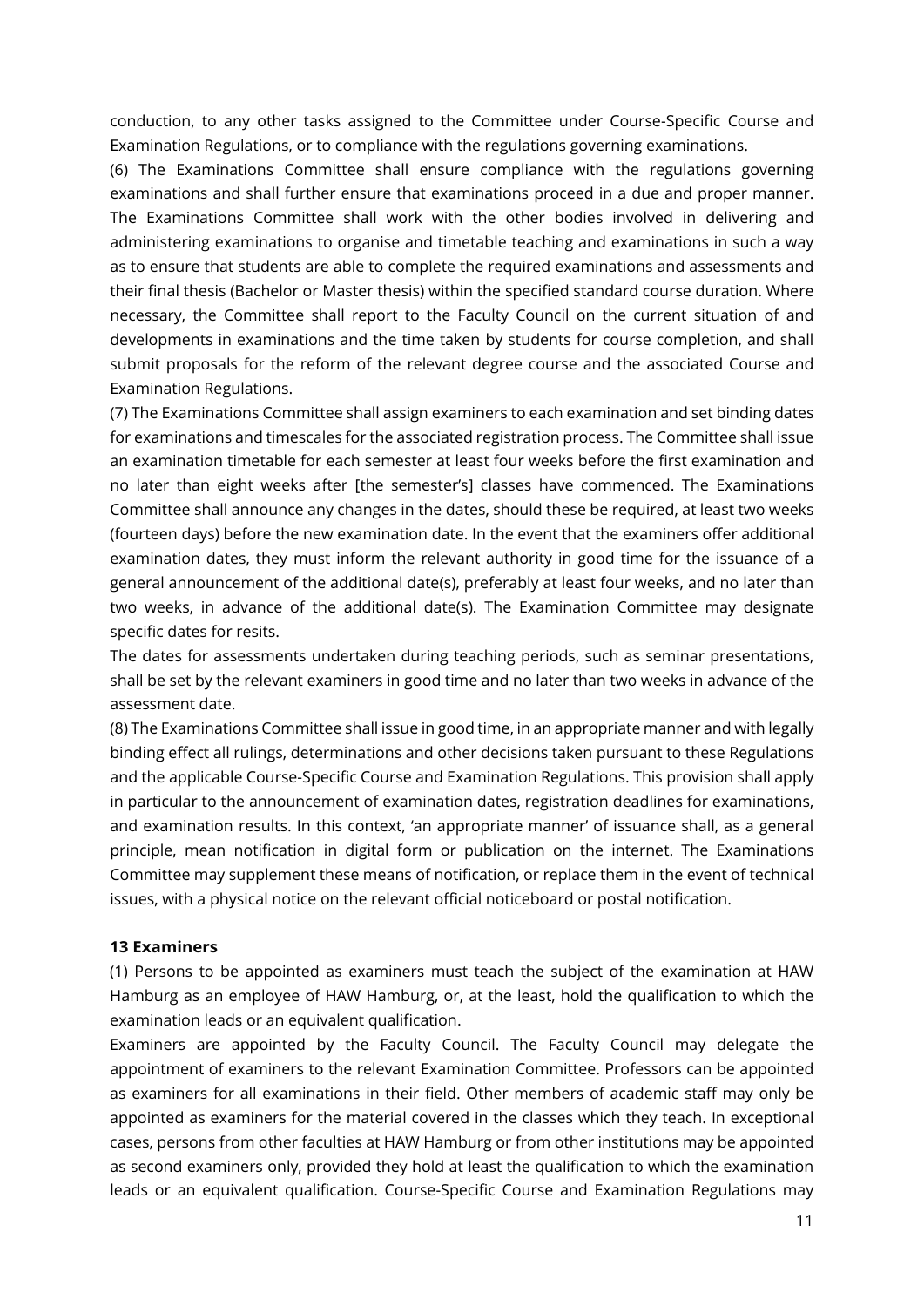include further provisions governing the appointment of examiners, provided such provisions comply with the general principles set out in this subsection.

(2) Individuals from outside HAW Hamburg, particularly from industry, may be appointed as second examiners for Bachelor and Master theses if they hold the qualification to which the examination leads or an equivalent qualification and submit proof of these qualifications to the Examinations Committee, which shall take the decision on the appointment.

(3) The examiners shall not be bound by instructions from other parties in their assessment of examinees. Section 12 subsection 4 sentences 2 and 3 apply accordingly.

(4) Supplementary assessors (*Beisitzer\*innen*) are only used in oral examinations and may not conduct examinations in their own right. Their role is restricted to providing assistance to the examiner during the oral examination. Supplementary assessors are appointed by the Examinations Committee and must hold at least a degree in an engineering, science, health/life science or computer science subject. In the case of examinations held in an art subject, a person with a degree in an artistic discipline may be appointed as a supplementary assessor.

### **14 Types and forms of examination and assessment**

(1) The purpose of an examination (or other formal assessment) is to establish whether or not, and to what extent, the student to be examined has attained the competencies detailed as learning outcomes in the Module Handbook for the examination subject in question. These competencies, alongside those examined in the other examination subjects, comprise the overall competencies to be acquired by students during their degree course in order to achieve the learning outcomes defined in Section 3 subsection 1.

(2) Assessments take the form of examinations or other graded formal assessments (Prüfungsleistungen) or Studienleistungen; together, these are referred to as Leistungen. Prüfungsleistungen are assessed and graded. Studienleistungen are ungraded and assessed only as a pass or unsuccessful. A *Prüfungsvorleistung* (qualification for formal assessment) is an assessment which a student must have successfully completed before being permitted to undergo the assessment for the corresponding Leistung. The relevant Course-Specific Course and Examination Regulations shall specify the number of Prüfungsleistungen, Studienleistungen and Prüfungsvorleistungen to be completed in which modules, and the type of assessment to be taken for each.

(3) Examinations and other graded formal assessments (Prüfungen) shall take one of the following forms:

### 1. Case study (CS) (FS)

A case study is a piece of written work presenting a solution to a set problem and the rationale for the solution proposed. It may be completed individually or in a group and involves the identification, analysis and solution of specific problems from a relevant professional field via the application of academic/scientific methods and findings. Case studies shall be undertaken alongside a particular class and must be completed in the same semester as the class and by the time the class ends. The relevant Course-Specific Course and Examination Regulations may contain more detailed provisions on the time available for the completion of case studies.

### 2. Written paper (WP) (H)

A written paper is a piece of written work to be produced independently by the student outside class hours, in which the student demonstrates their ability to investigate and analyse a set question or subject independently. A maximum of three months is allowed for completion. Where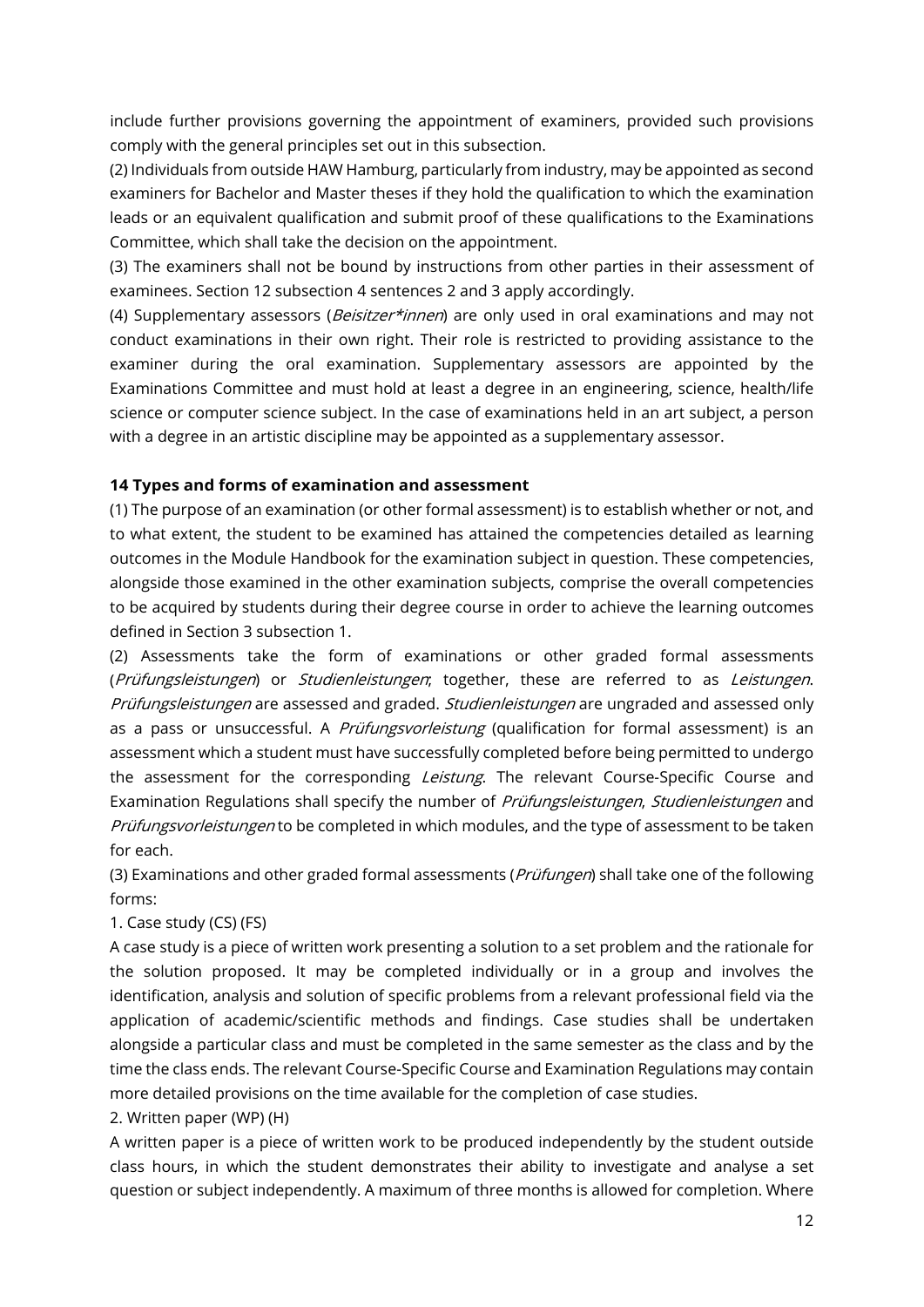a written paper constitutes a *Prüfungsleistung*, the relevant Course-Specific Course and Examination Regulations may specify whether or not a colloquium is to be held once the written project has been submitted. Colloquia should last between 15 and 45 minutes, and are generally to be held within one month of submission of the written paper.

### 3. Written examination (WE) (K)

A written examination is completed under supervision. Students must complete the questions set on their own, either without the use of study aids or with the use of specified study aids only. Written examinations last at least 60 and no longer than 240 minutes. In cases in which a written examination takes place as an online examination under remote (video) invigilation in accordance with Section 14 d, the student taking the examination shall, upon submission of the completed examination, give a declaration in written or electronic form that they have completed the examination on their own, within the time period allowed, and without the use of any aids except those explicitly permitted.

### 4. Colloquium (CO) (KO)

A colloquium may be required as part of certain types of assessment, or in combination with the Bachelor or Master thesis. A colloquium is an oral examination in which students must demonstrate their knowledge of the material examined, speaking and responding without the use of a script. A further purpose of a colloquium is to establish that written work previously submitted for assessment was all the student's own work. Colloquia last at least 15 and no more than 45 minutes, and may take place as individual or group examinations. In the case of group colloquia, the size of the group should be taken into consideration when setting the length of the colloquium. 5. Engineering design task (EDT) (KN)

An engineering design task is a piece of written work in which students demonstrate their design skills by solving practical tasks. A maximum of three months is allowed for completion.

6. Lab work completion (LWC) (LA)

Laboratory work is successfully completed when students have successfully conducted the experiments set by the examiner during the semester and have demonstrated their knowledge by taking part in associated colloquia and/or by submitting written records of their experimental work and/or by completing set written tasks. Colloquia last for a minimum of 15 and a maximum of 45 minutes. The written work must be submitted by a deadline set by the examiner; the latest deadline is the end of the semester in which the class in question was taken.

#### 7. Lab work examination (LE) (LR)

The lab work examination consists of the lab work completion as outlined above and an additional final examination at the end of the class, which shall require the student to carry out an experiment independently. This examination shall last at least 60 and no more than 240 minutes.

8. Oral examination (OE) (M)

In an oral examination, a student must demonstrate in discussion with the examiner that they have fully learned and understood the material on which they are being examined. Oral examinations generally last at least 15 and no more than 45 minutes, and may be conducted as individual or group examinations. They shall be conducted by one examiner and one supplementary assessor (Beisitzer\*in) in accordance with Section 13 subsection 4 above. An oral examination may alternatively be conducted by two or more examiners instead of one, i.e. by a panel of examiners; in such a case, one examiner only shall be responsible for conducting the examination for each examination subject. Oral examinations are always assessed and graded by one examiner [the principal examiner, in the case of panel examinations] only, no matter whether they are conducted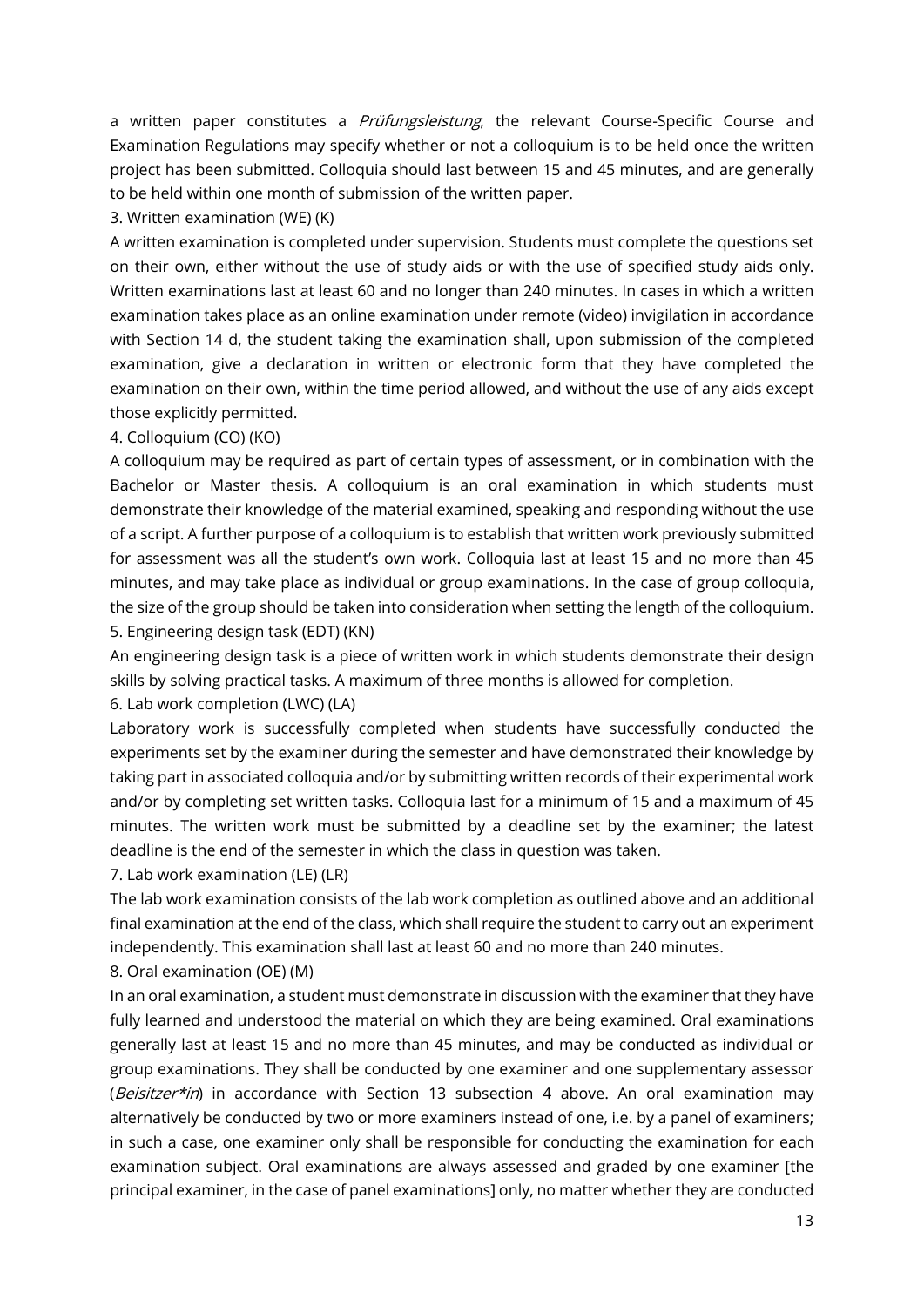by several examiners or by an examiner and a supplementary assessor. The examiner responsible for grading in each case shall consider the views of the other examiners/the supplementary assessor before deciding on the grade to be awarded. A written record shall be made of the principal topics covered in each examination and its result. The record shall be signed by the examiner(s) and supplementary assessor and filed with the examination documents.

### 9. Project (Pro) (Pj)

A project is an interdisciplinary task relating to the professional field towards which the degree course is principally oriented. The results/findings of projects must be documented. At least 6 and no more than 26 weeks are allowed for projects. A project generally concludes with a colloquium. The relevant Course-Specific Course and Examination Regulations may specify additional requirements in relation to a project's form, content and objective and an alternative form of final assessment instead of a colloquium.

### 10. Presentation (Pres) (R)

A presentation is an oral talk lasting between 15 and 45 minutes, given on the basis of a written outline prepared by the student and followed by a facilitated discussion. Presentations should not be read out from a script; students should be able to speak spontaneously. Students must submit digital or hard copies of any presentation slides and diagrams/charts/images used to the examiner. Their written outline, which they must also submit to the examiner, should summarise their key findings and conclusions.

### 11. Test (T)

Tests are pieces of written work in which students demonstrate their ability to solve set tasks in a clearly defined subject area under examination conditions. Tests last at least 15 and no more than 90 minutes. Course-Specific Course and Examination Regulations may stipulate that the results of individual tests shall be included in the overall grade for written examinations.

12. Certificate for exercises (CfE) (ÜT)

A certificate for exercises is awarded once a student has successfully solved theoretical tasks set by the examiner in written form and has demonstrated their knowledge of the subject in a colloquium or presentation. Colloquia shall last at least 15 and no more than 45 minutes. The written work must be submitted by a deadline set by the examiner; the latest deadline shall be the end of the semester in which the student took the class (exercise/ $Übung$ ). The relevant Course-Specific Course and Examination Regulations may stipulate other forms of assessment where useful and necessary.

### 13. Portfolio examination (PP)

A portfolio examination is a type of assessment consisting of not more than ten distinct components, in at least two different forms of assessment chosen from the forms of assessment listed in Section 14 subsection 3 of these Regulations; practice tasks set during the semester may also be one of the components. At the beginning of the class or course, the member of academic staff in charge of delivering it shall determine and announce which components will comprise the portfolio examination and their weightings. Where the class concludes with a *Prüfungsleistung*, the overall grade for the portfolio examination shall be calculated from each individual component, weighted in accordance with the weighting announced at the outset of the course. The total workload and the difficulty level of a portfolio examination shall not exceed the workload or difficulty level that would pertain to each form of assessment used were they to be used as the sole component of the examination.

14. Take-home examination (THP)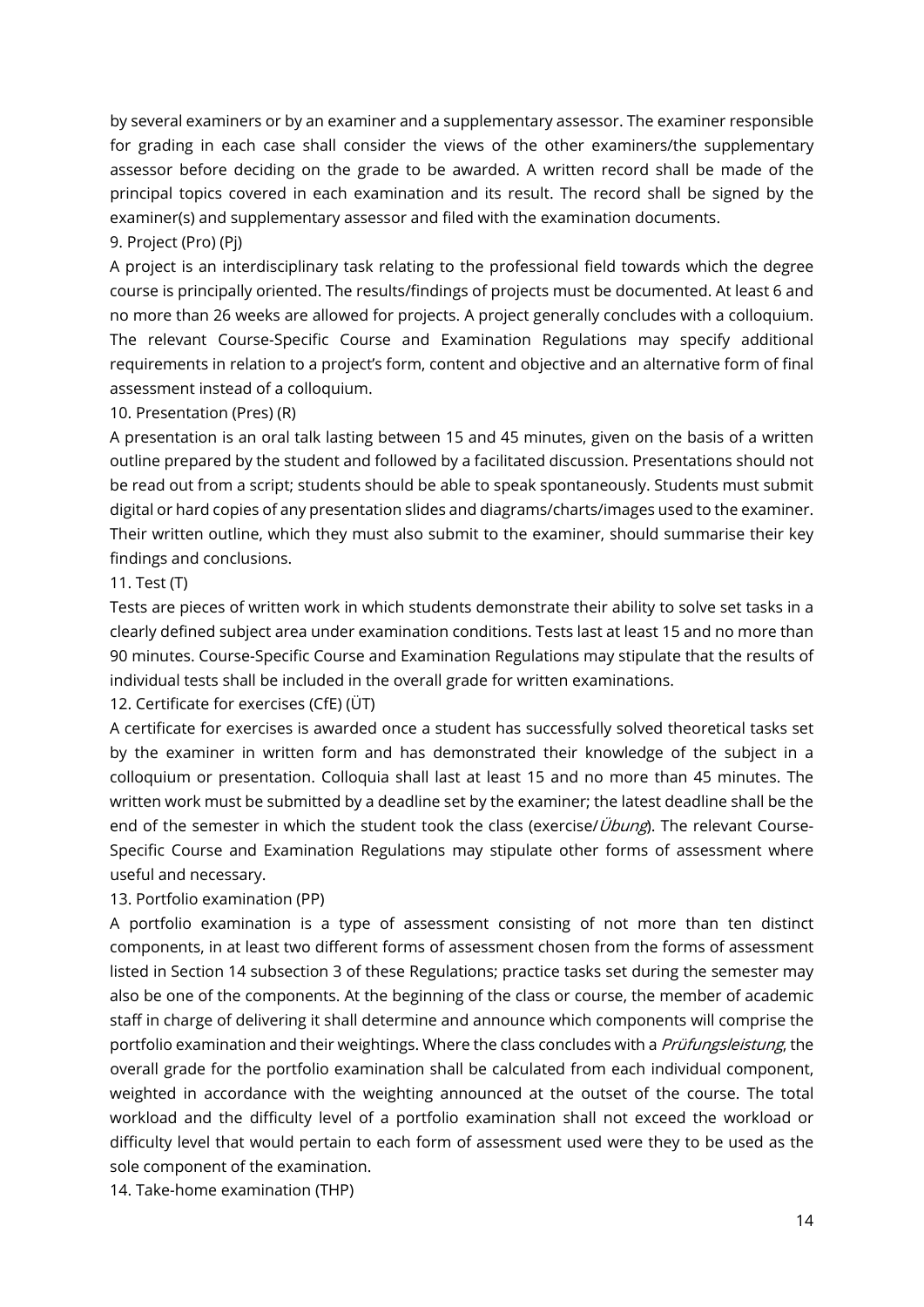A take-home examination consists in the student's completion of an examination paper, comprising one or more tasks, at their home, or in another location, using only such aids as are specifically permitted and within a specified period of time. Issuance of examination papers and submission of completed examinations take place electronically. The time allowed for completion shall be at least 60 and not more than 300 minutes, and shall include the period of time during which students complete the examination and the time required for downloading and uploading the papers. The examination shall take place using software, videoconferencing or online collaboration systems, or teaching and learning platforms provided by HAW Hamburg. During the class, course or module to which the examination pertains, students shall receive the opportunity to familiarise themselves with the software, videoconferencing or online collaboration systems, or teaching and learning platforms to be used for the examination. Students shall submit, with their completed examination, a written or electronic declaration that they have completed the examination on their own, within the time period allowed, and without the use of any aids except those explicitly permitted.

(4) Examinations may be conducted, in full or in part, in an electronic format (electronic examination). In this format, students, working on HAW Hamburg premises, enter the answers to questions or solutions to tasks set into an electronic system provided by HAW Hamburg. The system used must ensure that the electronic data entered into the system are unambiguously and permanently linkable to the individual student who made the entries. Examinations may also take place via an electronic remote data network (online examination), using videoconferencing and online collaboration systems and teaching and learning platforms (electronic systems) provided by HAW Hamburg, and in line with the provisions of Section 14 a to 14 f.

(5) Students must clearly and fully reference all direct and indirect quotations and ideas taken from other sources in all examinations or assessments submitted in written form.

(6) Written examinations and tests may be conducted in an anonymised form, using, for example, students' HAW Hamburg enrolment number or an examination number assigned to them for this purpose. Students must bring official photographic ID and their HAW Hamburg Student ID Card to all examinations for the purpose of proving their identity.

(7) Space permitting, other members of HAW Hamburg may be allowed to attend oral examinations and colloquia. Students who intend to sit the same examination at the next examination session shall have priority. Students who intend to sit the same examination at the same examination session are not permitted to attend. This provision does not extend to attendance at the examiners' consultation on the student's performance or the announcement of the examination result to the student. Students may apply to the examiner for the exclusion of other attendees from their examination.

(8) Prüfungsleistungen, Studienleistungen and Prüfungsvorleistungen shall be assessed by an examiner as defined in Section 13 above; the examiner shall award to *Prüfungsleistungen* as detailed in Section 13 (1) a grade in accordance with the scheme set out in Section 21 subsection 3 below.

(9) Unless otherwise provided for in the relevant Course-Specific Course and Examination Regulations, the examiner shall set out and announce the formal conditions under which the examination [= examination or formal assessment] shall take place, in particular the duration of the examination and the type and scope of any study aids allowed, in good time before the examination. Where the relevant Course-Specific Course and Examination Regulations do not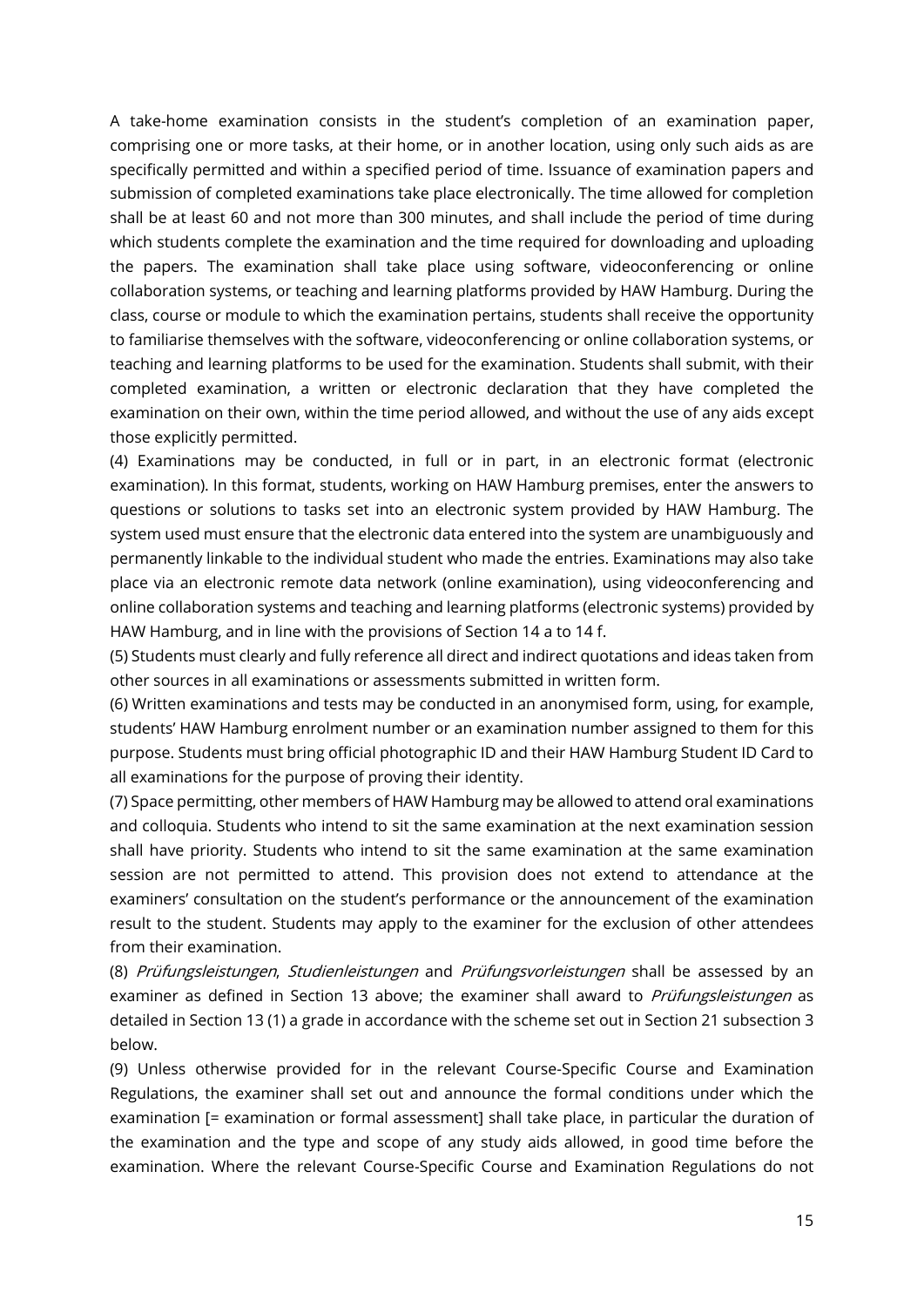stipulate a particular form of examination, the Examinations Committee shall announce the form of examination or assessment to be used upon commencement of classes at the latest.

(10) The Examinations Committee may divide up individual examinations into separate components, insofar as the form of the examination allows for this and provided there are specific reasons for doing so. The conduction of an examination by several different members of academic staff who have taught the material in different classes shall always constitute such a specific reason. This provision notwithstanding, it shall be incumbent upon the Examinations Committee to ensure that the examination nevertheless remains one consistent examination having a specific form. In particular, the examination as a whole must comply with the minimum and maximum length requirements, and assessment of performance must be consistent across all components of the examination.

(11) Where an instance of *force majeure*, particularly an epidemic or pandemic situation, makes it impossible to assess *Studien*- or *Prüfungsleistungen* in the form specified in the relevant Course-Specific Course and Examination Regulations, the member of academic staff in charge of delivering the course, class or module may select an alternative form or forms of assessment from the list in subsection 3 above, provided the member of academic staff responsible for examining the module considers this form or these forms of assessment to be appropriate and suitable for the purpose of ascertaining whether students have met the module's objectives. If an instance of *force majeure* renders a student incapable of submitting written work that counts towards examination or assessment or their Bachelor (Section 15) or Master thesis (Section 16) by the specified deadline, the relevant Examinations Committee shall determine appropriate action, such as pausing the continuation of the period of time allowed for completion of the attainment or adjustments to the requirements for submission. Students in this position shall retain the right to apply for an extension to the time allowed for completion of the attainment for an urgent reason as set out in Section 15 subsection 5 below.

### **14 a Regulations and arrangements covering the conduction of examinations**

(1) As a general rule, if a class or course is to conclude with an electronic or online examination, the member of academic staff in charge of delivering the class or course shall determine and announce this at the commencement of the class or course. In exceptional cases, the member of academic staff responsible for delivering the class/course may determine the format of the examination within a reasonable period of time in advance of the examination registration period. (2) At the same time as a member of academic staff determines, in line with subsection 1 above, that an examination shall take place as an electronic or online examination, the member of staff shall provide students with information on

1. the handling, processing and storage of their personal data in accordance with Section 14 b;

2. the organisational conditions that must be in place for the examination to proceed in a valid and orderly manner;

3. if the examination is to take place online, the technical requirements for the communication systems via which the examination will take place and which must be met for the examination to proceed in a valid and orderly manner (these include, in particular, the establishment and continuous maintenance of a suitable audio and video link for invigilation purposes in accordance with Section 14 d subsection 1 sentence 1 and of an internet connection of adequate quality); and 4. the voluntary nature of participation in an online examination as set out in Section 14 e sentence 1 below.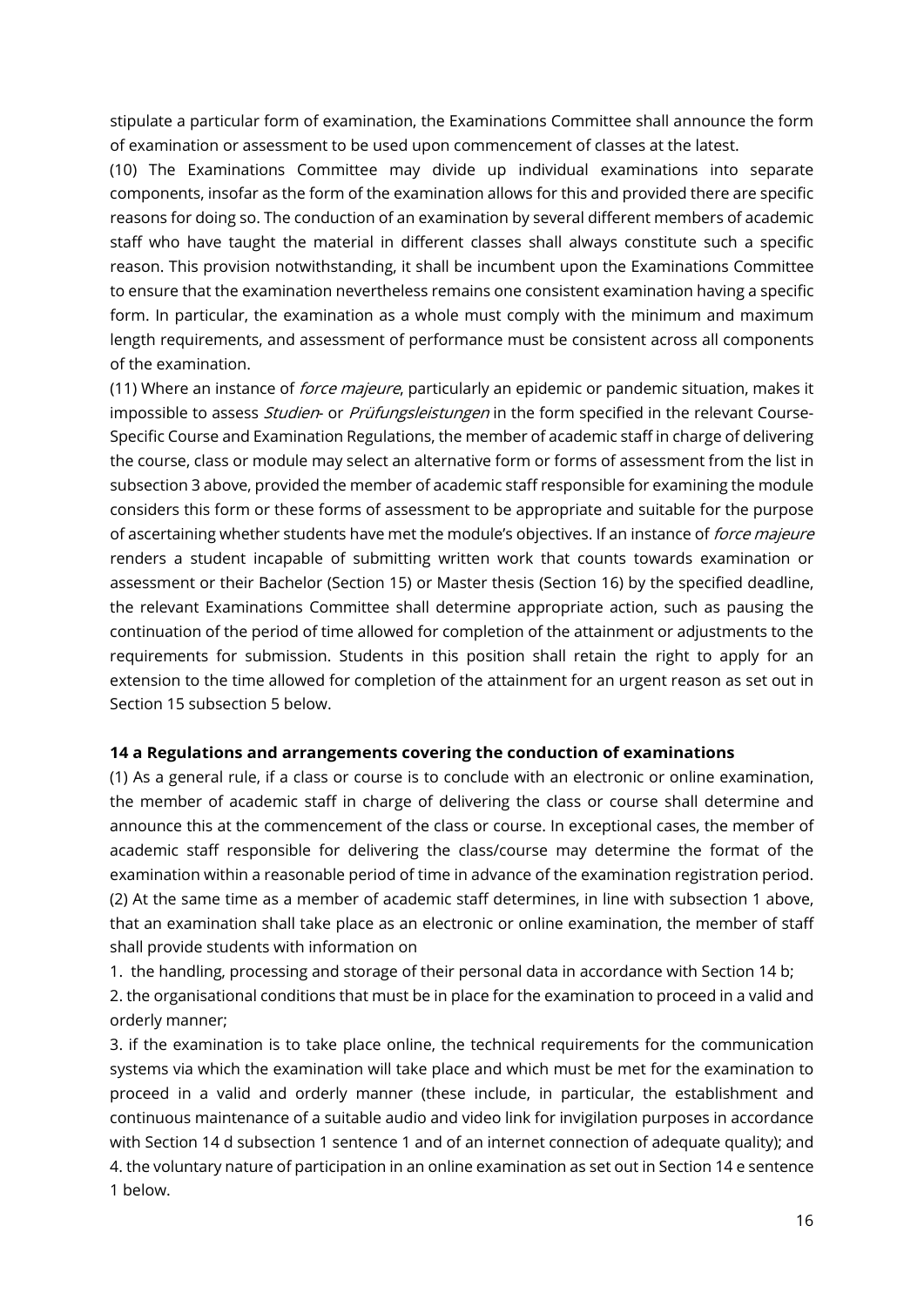(3) Students must have received the opportunity, prior to the examination, to familiarise themselves with the electronic systems via which the examination is to take place.

### **14 b Handling, processing and storage of students' personal data**

(1) HAW Hamburg shall be permitted to handle and process personal data for the purpose of administering and conducting electronic and online examinations, to the extent that this is necessary for the examination to take place in a valid and orderly manner. This provision applies in particular to authentication of students as set out in Section 14 c and to video invigilation as set out in Section 14 d.

(2) HAW Hamburg shall ensure that the handling and processing of personal data that is necessary in the context of administering and conducting electronic or online examinations takes place in a manner compliant with the data protection legislation in force at the time of the examination, in particular the EU General Data Protection Regulation (GDPR).

(3) In particular, students shall receive accurate, transparent, clearly comprehensible, and easily accessible information on the purposes of the processing of their personal data by HAW Hamburg and on the duration of the storage of this data, i.e. when their data will be deleted. As part of this information, students shall be referred expressly to Articles 12 to 21 of the GDPR.

(4) The use of electronic systems and other technical means during online examinations shall take place in such a way that ensures that any installations on students' electronic communication devices and systems are absolutely necessary for the purpose of administering the examination and take place exclusively in accordance with specific conditions as follows:

1. The installations have no impact on the functioning of students' electronic communication devices and systems outside the period of the examination, and their impact during the examination is limited to the extent necessary for ensuring authentication pursuant to Section 14 c below and to preventing the use of unfair means pursuant to Section 14 d below;

2. there is no impact at any time on the security of information transmitted via or received by students' electronic communication devices and systems;

3. there is no impact at any time on the confidentiality of information stored on students' electronic communication devices and systems; and

4. any installations necessary for the administration and conduction of the online examination can be deinstalled completely after the examination has concluded.

### **14 c Authentication**

(1) Before an online examination commences, students are required to undergo authentication by presenting to the invigilator a valid document of identity (e.g. photo ID) upon request or via another, equally suitable authentication procedure. Students are permitted to cover up information contained in their document of identity which is irrelevant to their authentication. Where the examinees are all part of a small group of students all known personally to the examiner, it is permissible to refrain from requiring these students to present photo ID.

(2) It is not permissible to store data handled and processed in the course of the authentication procedure beyond any technically necessary temporary storage. Personal data stored temporarily for technically necessary purposes must be deleted immediately [once this purpose is fulfilled].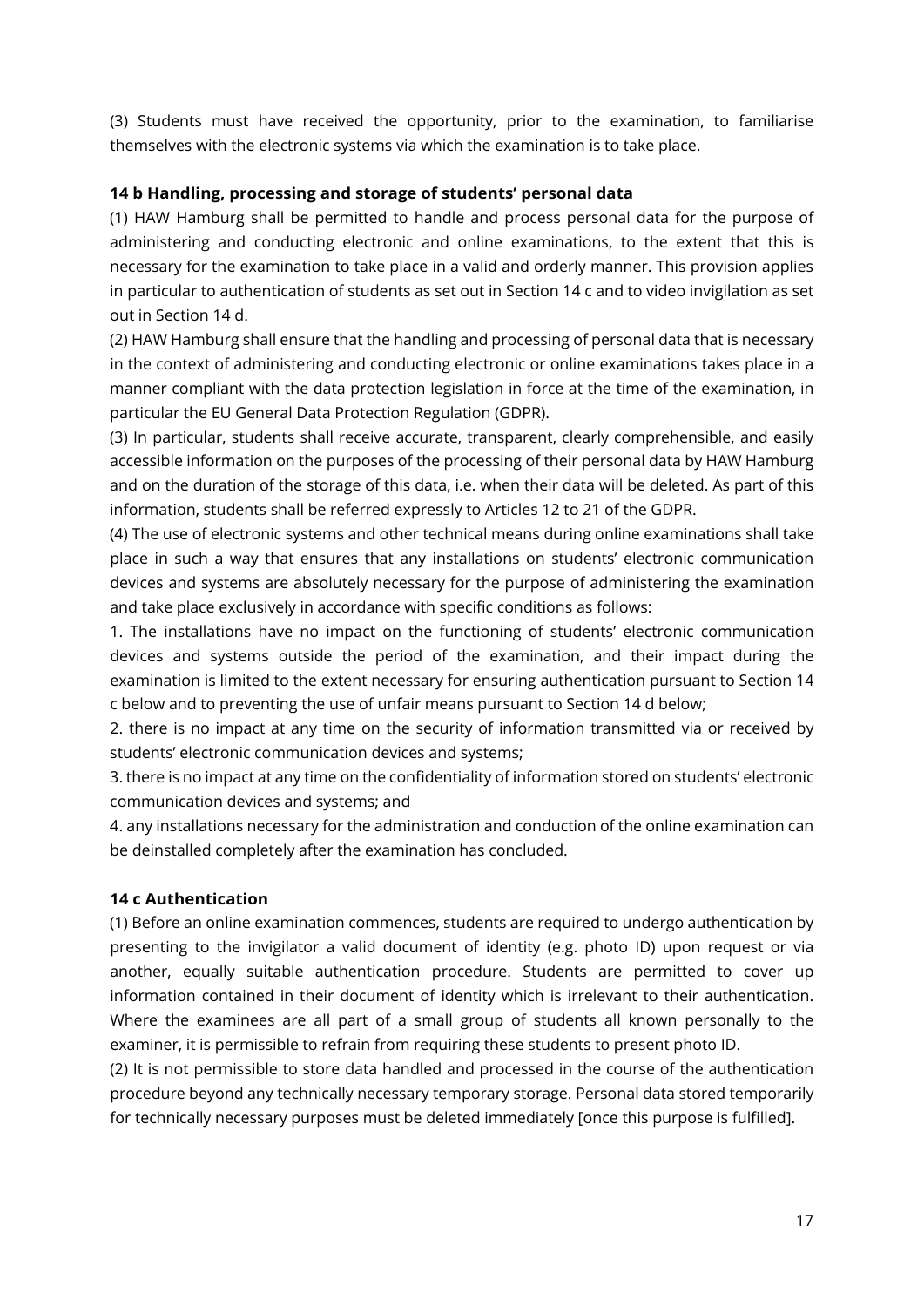### **14 d Remote (video) invigilation in online examinations**

(1) Where the form of examination/assessment conducted as an online examination requires supervision (invigilation) of the students taking the examination or takes place in the presence of the examiner, students are required, in the interest of preventing the use of unfair means, to activate the cameras and microphones of the electronic communication device they use to take the examination, and to keep them activated throughout the duration of the examination. This is known as remove (video) invigilation. Remote invigilation shall take place in such a way as to ensure that the impact on students' privacy and on the protection of their data is limited to the essential purposes of preventing the use of unfair means during the examination.

(2) During the examination, the student's face shall be completely visible on their camera. The purpose of this is to ensure that students do not attempt to use unfair means by communicating with another person or using non-permitted aids. Students shall be informed of the option to use a background to obscure the setting in which they are working.

(3) Should the examiner or invigilator suspect a student of attempting to use unfair means, they may, during the examination, require individual students to show the room in which they are taking the examination by rotating their device's camera 360 degrees. The purpose of this is to ensure that the student is not using any non-permitted aids and that no other people are in the room in which the student is taking the examination. Beyond this, examiners and invigilators shall not monitor the settings in which students take the examination.

(4) Invigilators conducting remote invigilation shall be members or employees of HAW Hamburg. Automated analysis of audio and/or video data collected during remote invigilation shall not be permissible.

(5) It shall not be permitted to record the examination or store the audio or video data generated [by remote invigilation] in another manner. This provision does not affect that of Section 14 c subsection 2 sentence 2.

(6) The examiner or invigilator shall create a written record of the online examination and its course.

# **14 e Voluntary character of online examinations; alternative options for taking examinations**

Students' participation in online examinations using remote invigilation, as set out in Section 14 d above, is voluntary. As a general principle, examiners shall ensure this voluntary character is realised, and likewise ensure compliance with the tenets of equality of opportunity, by providing students with the opportunity to take an examination in face-to-face format, within the same examination session, as an alternative to taking the online examination.

### **14 f Technical problems and disruptions during examinations**

(1) It is the responsibility of all those involved in an online or electronic examination to rectify any technical problems or disruptions arising during the course of the examination as soon as possible. (2) The examination shall be interrupted for the duration of the problem or disruption. The written record of the examination shall include the type and duration of the problem or disruption and the time at which it took place.

(3) After an interruption of short duration, the examination shall continue once the fault has been rectified. Should the disruption be of significant duration or should repeated technical problems occur, the examination shall be abandoned. In particular, the examination shall be abandoned if it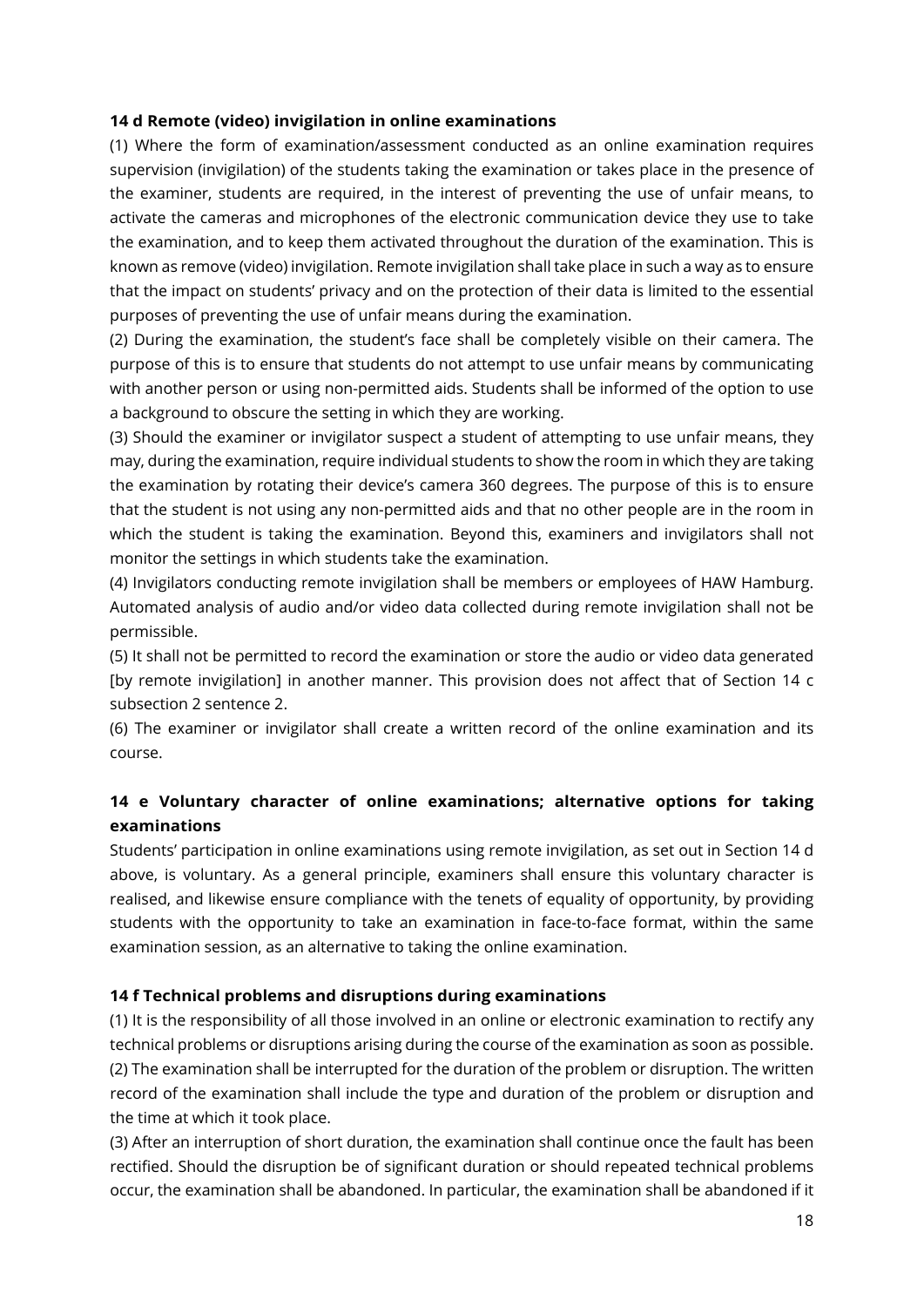proves technically impossible to transmit or complete the examination tasks or questions, transmit the completed examination (Studien- or Prüfungsleistung), or carry out necessary remote (video) invigilation in accordance with Section 14 d. The examiner or examiners is/are responsible for taking decisions on the abandonment of an examination. A Studien- or Prüfungsleistung undertaken in an abandoned examination shall not be graded, shall not count towards the student's degree, and shall not count towards the student's total permitted number of attempts at the examination, unless the disruption was demonstrably caused by the student concerned.'

### **15 Bachelor thesis**

(1) Each Bachelor's degree course shall conclude with the submission by the student of a Bachelor thesis, whose purpose is the demonstration of the student's ability to approach a problem from a professional field related to their degree course via independent work and via the application of scientific methods and findings.

(2) The Bachelor thesis is a piece of written work and is set by the Examinations Committee. The date on which the thesis is set shall be recorded. A thesis shall only be set if the student has successfully completed the required number of modules/obtained the required number of credit points as defined in the relevant Course-Specific Course and Examination Regulations. Students may propose a topic for their thesis.

(3) Insofar as practicable, any person appointed as an examiner in accordance with Section 13 subsection 1 above may act as a supervisor to a student's Bachelor thesis. [The supervisor shall also act as the principal examiner of the thesis.] Students may propose a supervisor and their proposal shall be accommodated where possible.

(4) The relevant Course-Specific Course and Examination Regulations specify the time available for completion of the thesis. The topic shall be such that completion of the thesis by the deadline set is realistic and practicable. The student shall submit two hard copies of the thesis (one for each examiner) and one digital copy to the Examinations Committee; for copies submitted by post, the date of the postmark shall be taken as the date of submission. The date of submission shall be recorded.

(5) The Examinations Committee may extend the deadline for submission by a maximum of half of the original period set for completion, provided the student applies for an extension in advance of the original deadline and details an acceptable reason for the request in writing to the Chair of the Examinations Committee without delay, providing convincing documentary evidence in support of the application. In cases of illness, the student shall submit a medical certificate to the Chair of the Examinations Committee. The Chair of the Examinations Committee may require submission of a detailed medical certificate if in any doubt regarding the student's claims. Such a certificate must, at a minimum, specify: the physical and/or mental health impact resulting from the student's illness and its effect in medical terms on the candidate's ability to complete the examination; the date of the medical examination on which the certificate is based; and the issuing doctor's prognosis on the likely duration of the illness. The Chair may waive the requirement for a medical certificate if it is obvious that the student is ill. The Committee shall request a statement from the student's supervisor before taking a decision on the application. Where it finds reasonable grounds for the student's application, it shall first consider the granting of an extension. A student may only withdraw from the process of producing and submitting the thesis [once it is set and registered] in cases in which the circumstances that led them to apply for the extension will last longer than the duration of the possible extension. Students who withdraw from the process prior to submission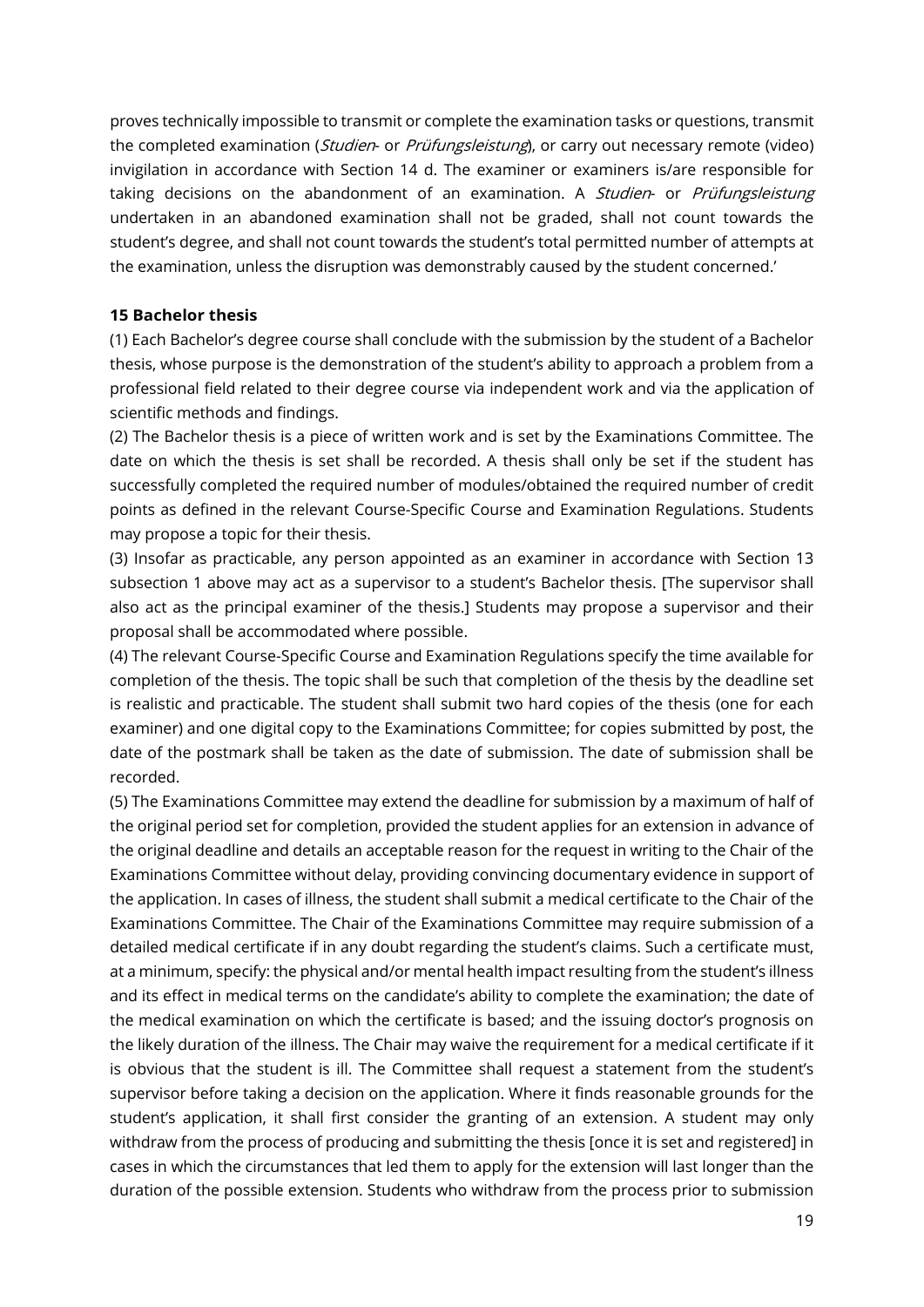may not subsequently submit a thesis on the same topic; a new topic shall be set when the student re-registers.

(6) Students shall submit, along with their thesis, a written declaration stating that the thesis – or, in the case of a group thesis, the relevant section(s) (refer to Section 21 subsection 1) – is their own independent work, completed without the help of any other party, and that only the specified sources and study aids were used. The student must clearly and fully reference all direct and indirect quotations and ideas taken from other sources.

(7) In the absence of compelling reasons to the contrary, the thesis shall be assessed by the student's supervisor and by a second examiner to be appointed by the Chair of the Examinations Committee either from among the examiners appointed in accordance with Section 13 subsection 1, or, alternatively, on the basis of Section 13 subsection 2. Each examiner assesses and grades the thesis individually and draws up a written report. The relevant Course-Specific Course and Examination Regulations may specify whether a colloquium can also be held. [If they deem it necessary,] the two examiners may conduct a colloquium with the student pursuant to Section 14 subsection 3 no. 4 before reaching their final decision on grading. The grade awarded for the thesis shall be calculated by forming the arithmetic mean (average) of the individual grades [awarded by each examiner to the thesis and, where held, the colloquium], weighted in accordance with stipulations to be set out in the relevant Course-Specific Course and Examination Regulations.

(8) Subject to the consent of the student and the principal examiner, the faculty shall make the thesis publicly available for a period of at least two years commencing on the date of the award of its grade. If the thesis was completed in the context of cooperation with a business or other private or public organisation or institution, the student must also submit written consent from that organisation.

### **16 Master thesis**

At the conclusion of Master's degree courses, students must submit a final thesis (Master thesis). The purpose of a Master thesis is for the student to demonstrate, in accordance with the emphasis of the degree course, that they are able to contextualise transdisciplinary issues and frameworks and to independently develop, advance and apply academic, scientific and/or artistic methods and findings. The provisions of Section 15 for Bachelor theses shall apply accordingly.

### **17 Conduction of examinations**

(1) The Bachelor's/Master's examination comprises the examinations and practical components specified in the relevant Course-Specific Course and Examination Regulations and the student's final thesis (Bachelor or Master thesis).

(2) All examinations and assessments are taken during the degree course.

(3) The previous unsuccessful exhaustion of all permitted attempts at any given examination on the current or a related Bachelor's or Master's degree course disqualifies a student from [further] undergoing the Bachelor's/Master's examinations for the relevant course.

(4) Course-Specific Course and Examination Regulations may require students to have successfully completed individual Prüfungsleistungen, Studienleistungen and/or Prüfungsvorleistungen for modules pertaining to preceding semesters, academic years or stages of the degree course before they shall be permitted to progress to particular *Prüfungsleistungen*, *Studienleistungen* and/or Prüfungsvorleistungen for specific modules pertaining to later semesters, academic years or stages of the degree course.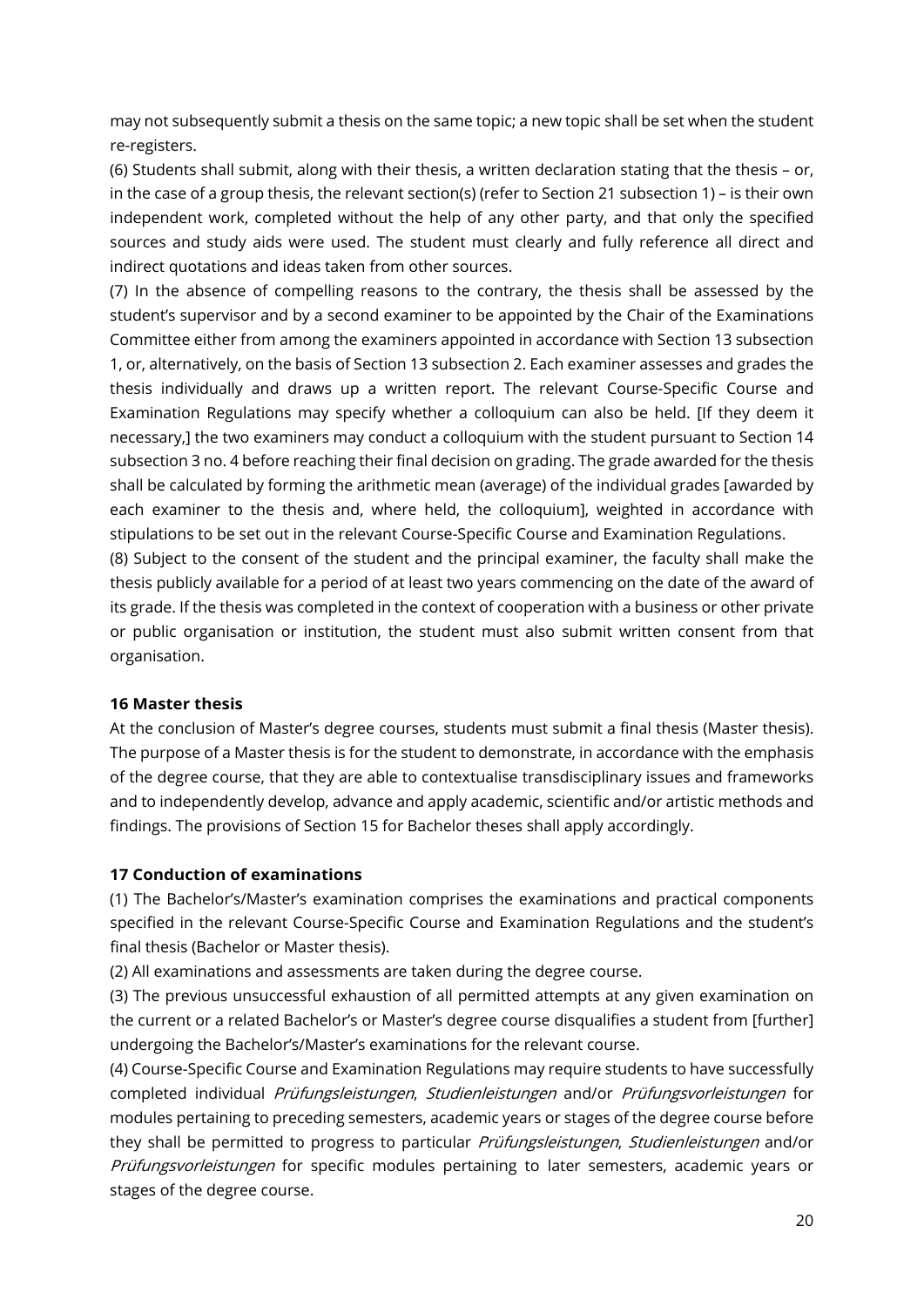# **18 Class and examination data management: registration process and notification of examination results**

(1) Class and examination data is managed electronically, and students must register for classes and examinations electronically. Communication with those involved in an examination, in particular with academic staff and students, shall generally be electronic. Such communication shall include in particular the announcement of the dates and times of examinations, registration for examinations and notification of examination results.

(2) Registration shall be legally binding in accordance with Section 25 subsection 3 below, unless the relevant Course-Specific Course and Examination Regulations provide otherwise. The relevant Course-Specific Course and Examination Regulations may incorporate provisions permitting students to withdraw their registration for formal assessments, particularly for lab work completion and lab work examinations.

### **19 Provisions for students with disabilities or long-term health conditions**

(1) Where a student provides plausible and convincing evidence that they are unable to complete some or all examinations/formal assessments (Prüfungsleistungen) and/or Studienleistungen in the set form or by the stipulated deadlines as a result of disability or a long-term health condition, the Examinations Committee may extend the time allowed for completion of the relevant Prüfungsleistung or Studienleistung or the deadline for taking examinations, or allow the student to undergo equivalent examinations or assessments in a different form. In the event that a student is unable to meet the specified attendance requirements as a result of their disability or condition, the Examinations Committee may set alternative, appropriate requirements for the student to meet instead. It shall likewise determine appropriate alternative requirements for students whom exceptional circumstances render unable to complete mandatory periods of practical experience and periods of study or experience outside Germany.

(2) The Examinations Committee shall consult the appointed representative for students with disabilities/long-term health conditions (*Behindertenbeauftragte\*r*), as defined in Section 88 subsection 3 HmbHG, when taking decisions pursuant to subsection 1 above.

(3) Students may be required to submit appropriate documentary evidence of disability or a longterm health condition, in particular a medical certificate. The Chair of the Examinations Committee may require submission of a detailed medical certificate if in any doubt regarding the student's claims. Such a certificate must, at a minimum, specify: the physical limitations and/or mental health disorder resulting from the student's disability or long-term health condition and the impact in medical terms of these limitations or this disorder on the student's ability to complete their studies and/or examinations; the date of the medical examination on which the certificate is based; and the issuing doctor's prognosis on the likely duration of the disability or long-term health condition. The chair may waive the requirement for a medical certificate if it is obvious that the student has a disability or a long-term health condition.

### **20 Provisions for students in specific circumstances**

(1) A student shall be granted, upon notification submitted to the appropriate authority, statutory maternity leave (Mutterschutz) as defined in the Gesetz zum Schutz der erwerbstätigen Mutter [German Maternity Leave Act] (MuSchG) and statutory parental (*Elternzeit*) and carer's leave. A period of maternity leave of which the student notifies the appropriate authority shall suspend any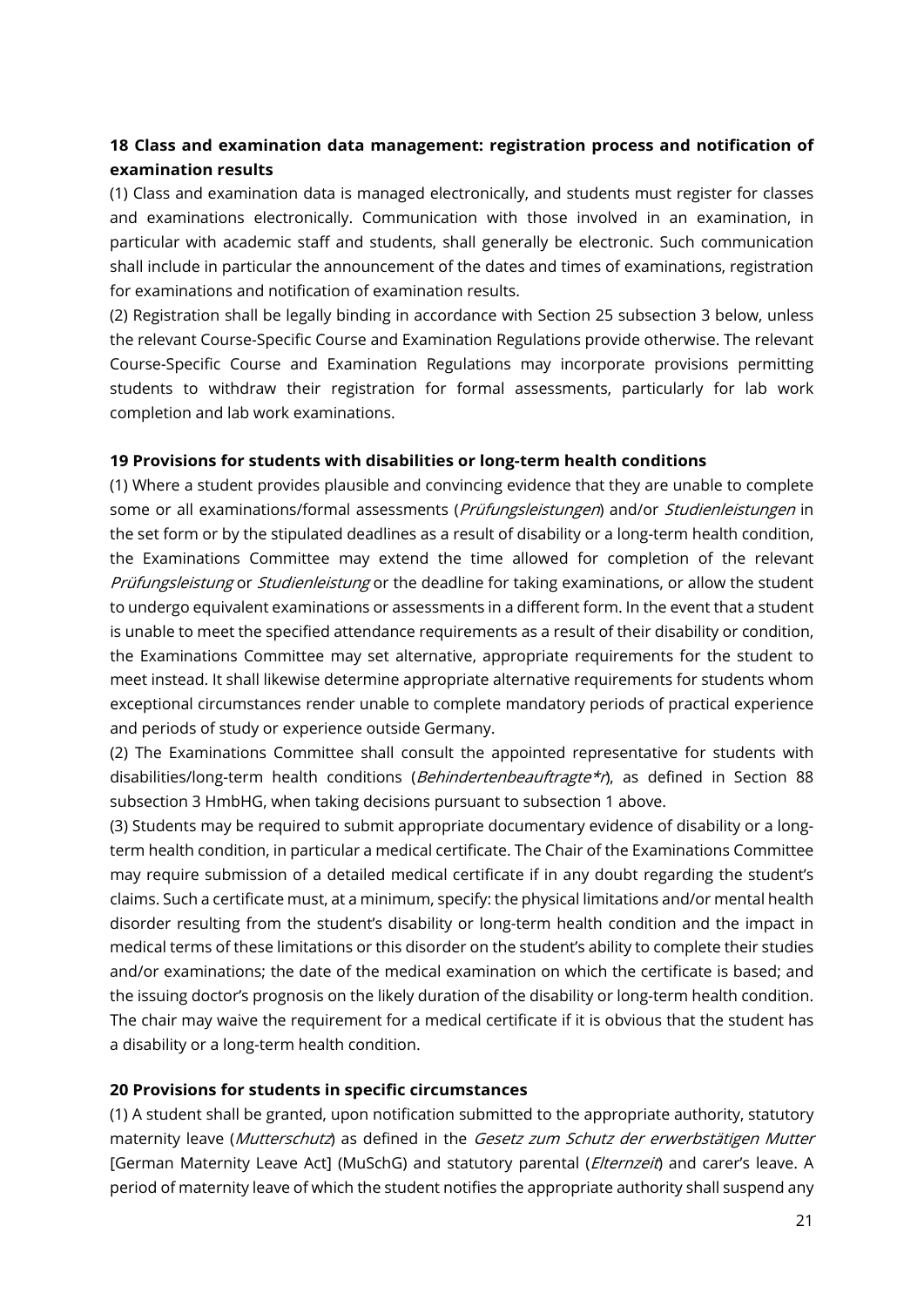deadlines defined in these Regulations and in the relevant Course-Specific Course and Examination Regulations, with the effect that the time elapsing during the period of maternity leave does not count as time elapsing for the purposes of the deadline.

(2) If the student in question is unable to attend classes and/or examinations, they may request the consideration of possible alternative options for their acquisition of and examination on the required material. In the event that a student is unable to meet the specified attendance requirements, the Examinations Committee may set and detail the consideration of special circumstances and determine and detail appropriate alternative requirements, likewise in exceptional cases where a student [meeting parental or other caring responsibilities] is rendered unable to complete mandatory periods of practical experience and periods of study or experience outside Germany.

(3) [Notwithstanding the provisions of subsection 1 above,] where an examination or formal assessment has a duration greater than one day, the commencement of maternity, parental or carer's leave shall not pause or extend the period of time allotted for the examination's or assessment's completion [once the examination or assessment has commenced]. Students who fail to complete the assessment as a result of such leave shall be deemed to have withdrawn from the examination or assessment for a valid reason. This shall not affect the provisions of Section 15 subsection 5 or Section 25 subsection 3. The student may not subsequently undertake the examination or assessment on the same topic, and shall be assigned a new topic upon reregistration for the examination.

(4) Students must provide robust documentary evidence of their eligibility for maternity, parental or carer's leave immediately upon giving notification.

### **21 Assessment and grading**

(1) Assessment takes place upon the performance of individual students. Work completed as a group can only be credited to individuals if the work of each individual within the group can be clearly identified, either by each student specifying the relevant sections or page numbers attributable to them, or by a requirement upon the members of the group to submit a supplementary outline which clearly details the contribution of each individual student. A colloquium may be held in order to establish whether each individual student is able to explain and defend their personal contribution and the group's overall working process and findings (refer to Section 14 subsection 3 no. 4).

(2) Graded examinations/formal assessments and the Bachelor/Master thesis shall be awarded grades on the following basis:

Decimal grade - Verbal grade - Definition

 $0.7$  = excellent (*ausgezeichnet*) = an exceptional performance

1.0 and 1.3 = very good (*sehr gut*) = a performance of very high quality

1.7, 2.0 and 2.3 = good ( $gut$ ) = a performance that exceeds the general requirements

2.7, 3.0 and 3.3 = satisfactory (*befriedigend*) = a performance that meets the general requirements

3.7 and 4.0 = sufficient (*ausreichend*) = a performance that meets requirements despite weaknesses

4.3, 4.7 and 5.0 = unsuccessful/pass grade not reached (*nicht ausreichend*) = a performance that does not meet requirements due to considerable weaknesses

A grade of 4.0 or better ['better' in performance terms = lower in numerical terms] is a pass [i.e. grades of 0.7-4.0 represent a pass]. No grades other than those defined above may be awarded.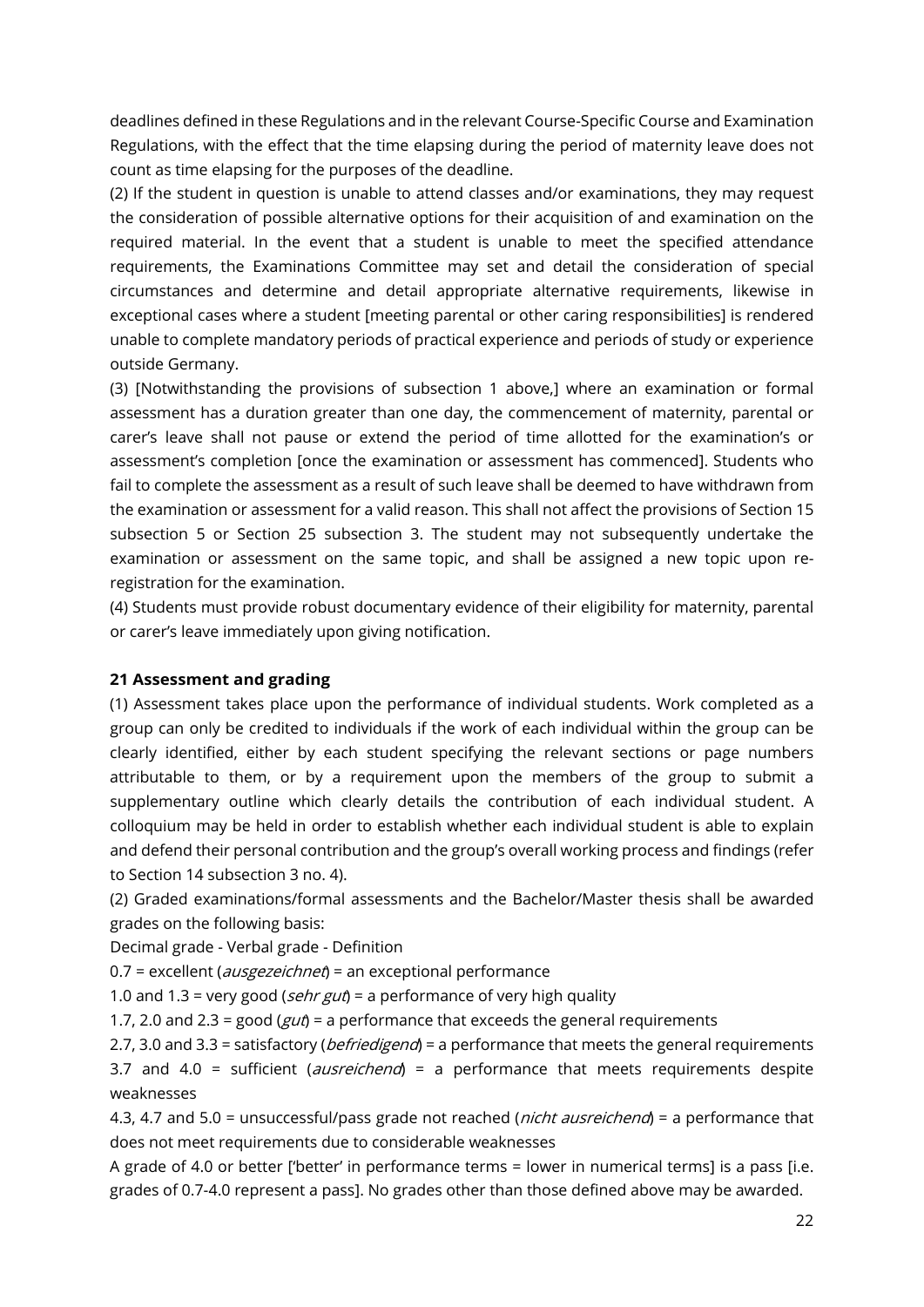|             |                                | grades and points for examinations. In this case, the following definitions apply: |
|-------------|--------------------------------|------------------------------------------------------------------------------------|
| Points      | Decimal grade                  | Verbal grade + definition                                                          |
| 15          | 0.7                            | = excellent (ausgezeichnet) = an exceptional performance                           |
| 14 and 13   | 1.0 and 1.3                    | = very good ( <i>sehr gut</i> ) = a performance of very high quality               |
|             | 12, 11 and 10 1.7, 2.0 and 2.3 | $=$ good = ( $gut$ ) = a performance that exceeds the general                      |
|             |                                | requirements                                                                       |
| 9, 8 and 7  | 2.7, 3.0 and 3.3               | = satisfactory ( <i>befriedigend</i> ) = a performance that meets the              |
|             |                                | general requirements                                                               |
| $6$ and $5$ | 3.7 and 4.0                    | = sufficient ( <i>ausreichend</i> ) = a performance that meets                     |
|             |                                | requirements despite weaknesses                                                    |
| $4$ to $0$  | 4.3 to 5.0                     | = unsuccessful/pass grade not reached ( <i>nicht</i>                               |
|             |                                | <i>ausreichend</i> ) = a performance that does not meet                            |
|             |                                | requirements due to considerable weaknesses                                        |

(3) The relevant Course-Specific Course and Examination Regulations may stipulate the award of

(4) A student who receives a grade of 'unsuccessful/pass grade not reached' for an examination (Prüfungsleistung) assessed exclusively via written means may apply for a re-mark by a second examiner, to be appointed by the Examinations Committee from among the examiners appointed in accordance with Section 13 subsection 1 above. Applications for a re-mark must be submitted within four weeks of notification of the examination result; non-teaching periods shall not count towards these four weeks.

The final grade for the examination in question shall be the average of the grades awarded by all examiners; Section 21 subsections 2, 3 and 9 apply accordingly.

(5) As a general principle, the overall grade for modules comprising multiple formal assessments (Prüfungsleistungen) shall be the arithmetic mean of the individual (decimal) grades [attained in each Prüfungsleistung]. The relevant Course-Specific Course and Examination Regulations may alternatively stipulate specific weightings for the grades of the individual *Prüfungsleistungen*. Weighting shall reflect student workload as expressed in the credit points attached to each attainment. In these instances, grades are taken (and not rounded) to two decimal places only; any further decimal places shall be disregarded, and Section 21 subsection 9 shall not apply.

The following definitions apply to module grades [with 'over' understood in a strictly numerical and not a qualitative sense]:

| up to (and including) 0.85                                    | excellent (ausgezeichnet)   |
|---------------------------------------------------------------|-----------------------------|
| over 0.85 to (and including) 1.5                              | very good (sehr gut)        |
| over 1.5 to (and including) 2.5                               | good (gut)                  |
| over 2.5 to (and including) 3.5                               | satisfactory (befriedigend) |
| over 3.5 to (and including) 4.0                               | sufficient (ausreichend)    |
| aver 1.0 uncurrectullage grade pot reached (picht averaichene |                             |

over 4.0 unsuccessful/pass grade not reached (nicht ausreichend)

(6) The relevant Course-Specific Course and Examination Regulations may also stipulate the award of points alongside the module grade. In this case, the following definitions apply:

| Points                         | Decimal grade                     | Verbal grade    |
|--------------------------------|-----------------------------------|-----------------|
| 14.5 or higher                 | up to (and incl.) 0.85            | excellent       |
|                                |                                   | (ausgezeichnet) |
| lower than 14.5 to (and incl.) | 12.5 over 0.85 to (and incl.) 1.5 | very good       |
|                                |                                   | (sehrgut)       |
| lower than 12.5 to (and incl.) | 9.5 over 1.5 to (and incl.) 2.5   | good (gut)      |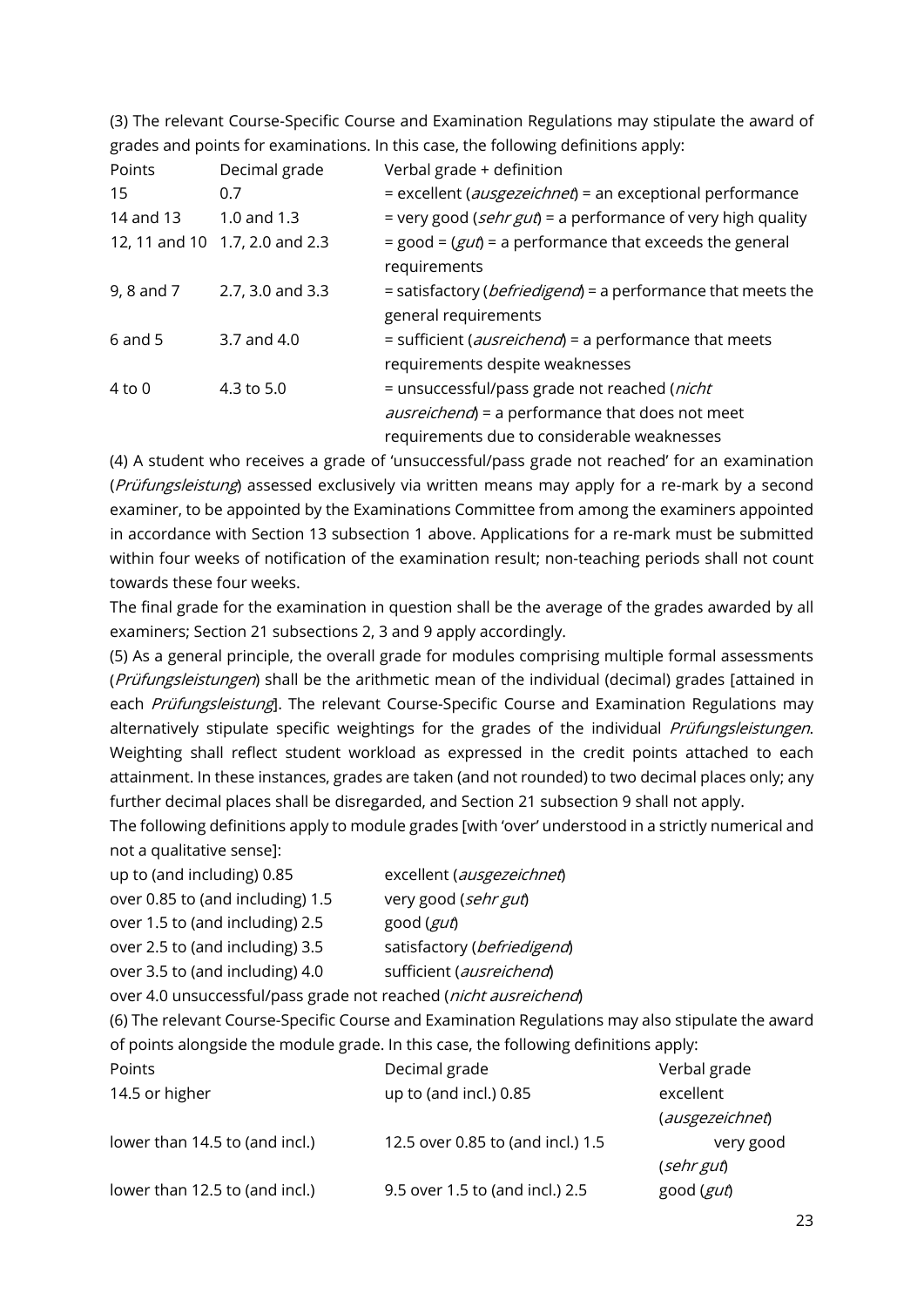| lower than 9.5 to (and incl.)                      | 6.5 over 2.5 to (and incl.) 3.5 | satisfactory<br>(befriedigend) |
|----------------------------------------------------|---------------------------------|--------------------------------|
| lower than 6.5 to (and incl.)                      | 5 over 3.5 to (and incl.) 4.0   | sufficient                     |
|                                                    |                                 | (ausreichend)                  |
| lower than 5 to 0 over 4.0 unsuccessful/pass grade |                                 | not reached                    |
|                                                    |                                 | (nicht ausreichend)            |

Further calculations are based on the points awarded. Grades are taken (and not rounded) to two decimal places only; any further decimal places are disregarded.

(7) The overall grade for an examination graded by multiple examiners is the arithmetic mean of the grades awarded by the various examiners. In the event that a number of examiners divide an examination between them as detailed in Section 14 subsection 3 no. 8, they must agree upon a consistent standard for the assessment of the student's performance. The weighting of each examiner's grade shall reflect the corresponding student workload.

(8) Unless otherwise specified in these Regulations or in the applicable Course-Specific Course and Examination Regulations, the grades for examinations and formal assessments for which a colloquium takes place (refer to Section 14 subsection 3 no. 4) shall be the arithmetic mean of the grade awarded for the principal assessment and the grade awarded for the colloquium. This shall not affect the provisions of Section 15 subsection 7.

(9) For the purpose of calculating the arithmetic mean, arithmetic values should be adjusted to correspond to the grades defined in Section 21 subsection 2. The mean shall be rounded (up or down) to the nearest grade pursuant to Section 21 subsection 2. In the event that the mean lies exactly between two grades pursuant to Section 21 subsection 2, it shall be rounded to the better of the two grades.

(10) To pass an examination, students must achieve a grade of 'sufficient' (ausreichend) or better. To pass a module, students must attain a minimum grade of 'sufficient' (ausreichend) in each of the associated examinations/formal assessments (*Prüfungsleistungen*) and successfully complete any Studienleistungen or Prüfungsvorleistungen pertaining to that module.

(11) A *Studienleistung* or *Prüfungsvorleistung* shall be assessed as 'successfully completed' (bestanden) if it has been successfully completed and as 'unsuccessful' (nicht bestanden) where this is not the case. The provisions of subsections 1 to 4 above apply accordingly.

(12) An overall grade shall be calculated for the Bachelor's/Master's examination as defined in Section 17 subsection 1. This overall grade shall comprise two components. The first component is calculated on the basis of the module grades attained by the student, weighted by credit points; the relevant Course-Specific Course and Examination Regulations may alternatively stipulate weighting by factors. The second component is the grade awarded to the student's Bachelor or Master thesis. The overall final grade shall be formed from these two components. The relevant Course-Specific Course and Examination Regulations shall determine their weighting. Where they omit to do this, the module grade component shall count for 80 percent and the grade awarded to the Bachelor/Master thesis shall count for 20 percent of the overall final grade. The grade is taken (and not rounded) to two decimal places only; any further decimal places shall be disregarded. Section 21 subsection 9 shall not apply here.

The overall final grade is as follows:

| up to (and including)       | $1.5^{\circ}$ | very good (sehr gut)        |
|-----------------------------|---------------|-----------------------------|
| over 1.5 to (and including) | 2.5           | good ( <i>gut</i> )         |
| over 2.5 to (and including) | 3.5           | satisfactory (befriedigend) |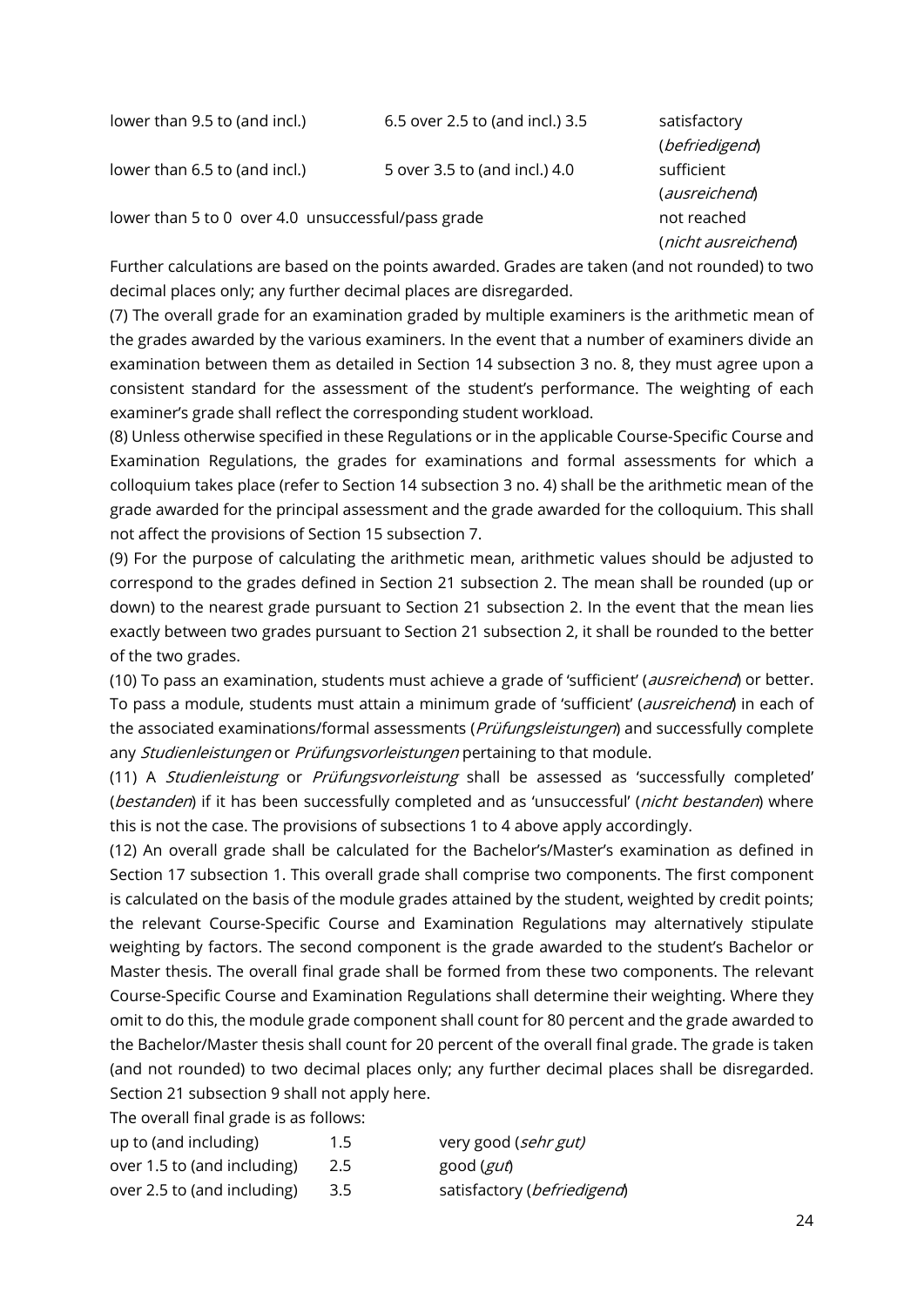over 3.5 to (and including) 4.0 sufficient (*ausreichend*)

(13) Where the relevant Course-Specific Course and Examination Regulations stipulate the award of points alongside the module grade, this shall also apply to the Bachelor's/Master's examination as a whole, and the following definitions shall apply:

| Points                                                                                | Decimal grade                   | Verbal grade         |
|---------------------------------------------------------------------------------------|---------------------------------|----------------------|
| 12.5 or higher                                                                        | up to (and including) 1.5       | very good (sehr gut) |
| lower than 12.5 to (and including) 9.5 over 1.5 to (and including) 2.5 good ( $gut$ ) |                                 |                      |
| lower than 9.5 to (and including) 6.5 over 2.5 to (and including) 3.5                 |                                 | satisfactory         |
|                                                                                       |                                 | (befriedigend)       |
| lower than 6.5 to (and including) 5                                                   | over 3.5 to (and including) 4.0 | sufficient           |
|                                                                                       |                                 | (ausreichend)        |

(14) A student's relative grade shall be stated alongside their overall final grade. The relative grade indicates where the student ranks among graduates of the same degree course for a specified examination session. As a general principle, the relevant faculty defines one examination session which applies to all degree courses under its aegis. Relative grades are calculated using overall final grades. The relative grade should be calculated in accordance with the guidelines in the current ECTS Users' Guide.

(15) The assessment and marking process should take no longer than six weeks. Results shall be announced without delay, and the basis for the grades awarded shall be provided to individual students at their request. This provision shall not affect the administrative regulations governing electronic examination data management.

(16) Students may undergo examinations in modules exceeding the set number required (additional modules). Students can apply to have the examination results for up to three additional modules included in their Certificate of Examinations; additional modules shall not, however, be included in the student's overall final grade.

# **22 Early ('free') examination attempts (**Freiversuch**) and repeats for purposes of grade improvement**

(1) A Bachelor or Master thesis which is submitted within the standard course duration as laid down in the relevant Course-Specific Course and Examination Regulations and is graded as 'unsuccessful' shall be disregarded and the student may subsequently re-submit a new thesis. The definition of 'within the standard course duration' shall be adjusted appropriately for part-time students.

(2) If a thesis submitted in accordance with the circumstances detailed in subsection 1 above received a passing grade (i.e. a grade of 'sufficient' or better), the student may apply to re-submit a new thesis once for the purpose of improving their grade. They shall submit their application to the Examinations Committee within two weeks of being notified of the grade awarded. The bettergraded attempt then counts. If the same grade is awarded for each attempt, the first attempt counts.

# **23 Resits, exhaustion of all examination attempts, and rules on disregarding examination attempts**

(1) Examinations which have been passed cannot be retaken; this does not affect the provisions of Section 22 subsection 2 above.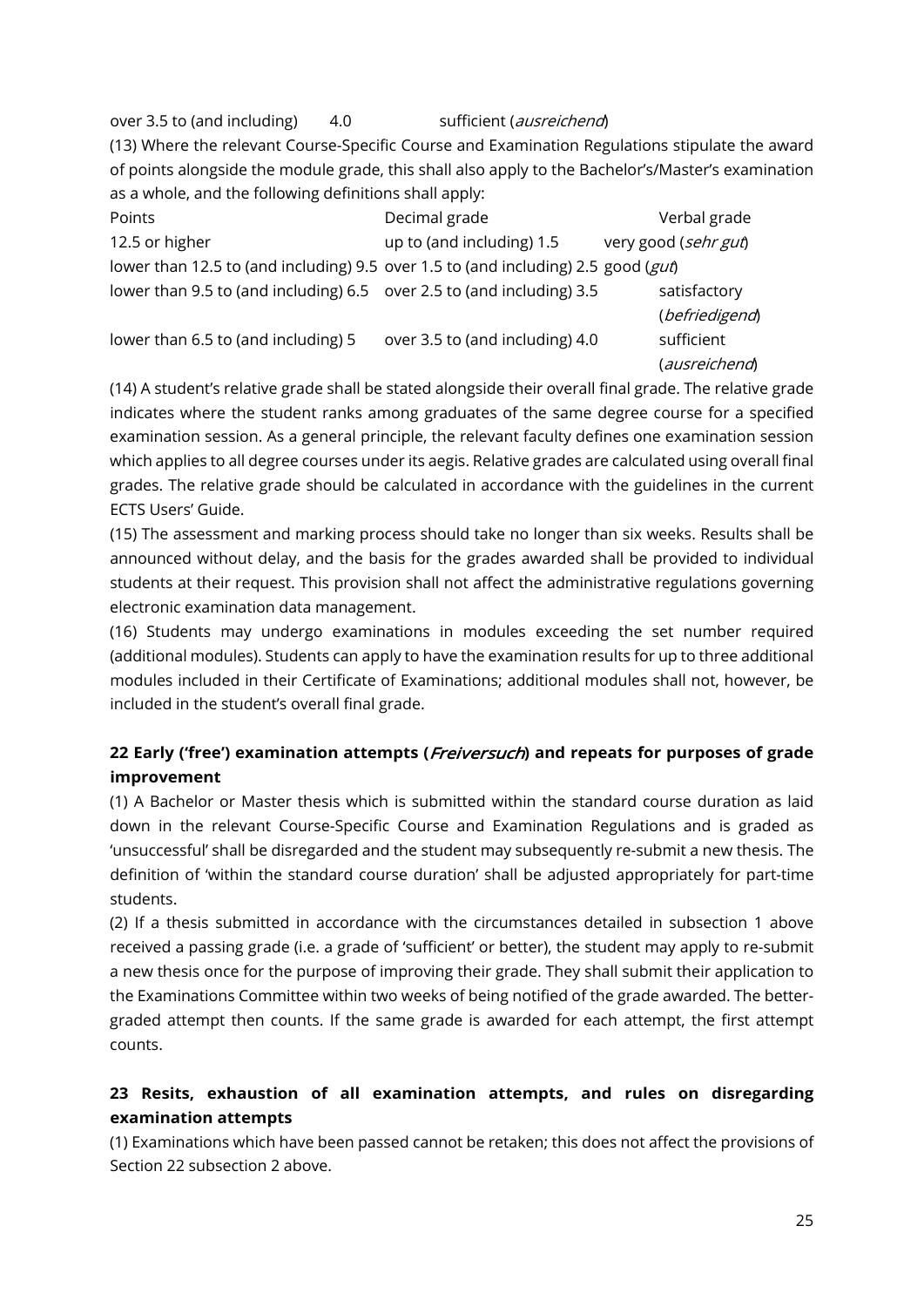(2) Two resits shall be permitted for each examination or formal assessment which the student does not successfully complete at the first attempt. This provision does not affect that made in Section 22 subsection 1. Once a student has exhausted all available resits without success, the Prüfungsleistung in question shall be deemed 'conclusively unsuccessful' (endgültig nicht bestanden).

(3) Students may only re-submit their Bachelor/Master thesis once. This does not affect the provisions on early ('free') attempts set out above. Students must apply to the Examinations Committee for permission to re-submit no later than six months after receiving notification of their grade. Students who do not apply by this deadline shall be deemed to have resubmitted unsuccessfully. A second re-submission may be permitted for persuasive reasons; the Examinations Committee shall rule on whether or not to allow a second re-submission.

(4) Provisions in Course-Specific Course and Examination Regulations which allow students the option of choosing an alternative required elective module or an alternative class within a required elective module do not have the effect of increasing the total permitted number of resits. Any previous [unsuccessful] attempts [undertaken before the change of module/class] shall be deducted from the number of examination attempts allowed for the new class or required elective module chosen. Prüfungsvorleistungen must be repeated in the event of a change of required elective module. They may only be recognised if they are deemed equivalent.

(5) If a *Prüfungsleistung* taken as a written examination (refer to Section 14 subsection 3 no. 3), a take-home examination (refer to Section 14 subsection 3 no. 14) or in another written form is graded as 'unsuccessful' (*nicht ausreichend*), the student concerned may apply to redeem it by undergoing an oral assessment for the unsuccessful written examination; each student may take a maximum of three such oral assessments in total in any given degree course and a maximum of one for any given *Prüfungsleistung*. This shall not apply to examination attempts graded *nicht* bestanden or nicht ausreichend (5.0) on the basis of an attempt by the student to use unfair means, disruptive behaviour on the part of the student, or the student's non-attendance at the examination without reasonable excuse. Applications for oral assessment must be submitted to the Chair of the Examinations Committee within four weeks of the announcement of the examination's result; non-teaching periods shall not count towards these four weeks. Oral assessments shall last at least 15 and no longer than 45 minutes. The oral assessment shall determine whether the grade of 'unsuccessful' stands or whether the lowest possible passing grade (a grade of 4.0 or 5 points) shall be awarded. The provisions of Section 14 subsection 3 no. 8 [regarding oral examinations] apply accordingly. Oral assessments do not constitute a resit. Their purpose is to give students the opportunity to redeem the grade within the same attempt.

(6) In place of the provisions set out in subsection 2 above, the relevant Course-Specific Course and Examination Regulations may instead require students to successfully complete all Prüfungsleistungen and Studienleistungen, or those for specific stages of the degree course, within a set period of time. Where such provisions exist, failure to complete these Prüfungsleistungen and *Studienleistungen* by the end of the set period shall result in the award of 'conclusively unsuccessful' (*endgültig nicht bestanden*) for the degree course. This set period shall expire two semesters after the semester assigned to the assessment in question in the relevant course schedule. Where this would cause undue difficulty or disadvantage to the student, the appropriate authority may extend this period a maximum of twice, by up to one semester each time. The degree course must be scheduled in such a way as to allow at least three attempts at the examination or assessment before the set period expires. The *Prüfungsleistungen* must be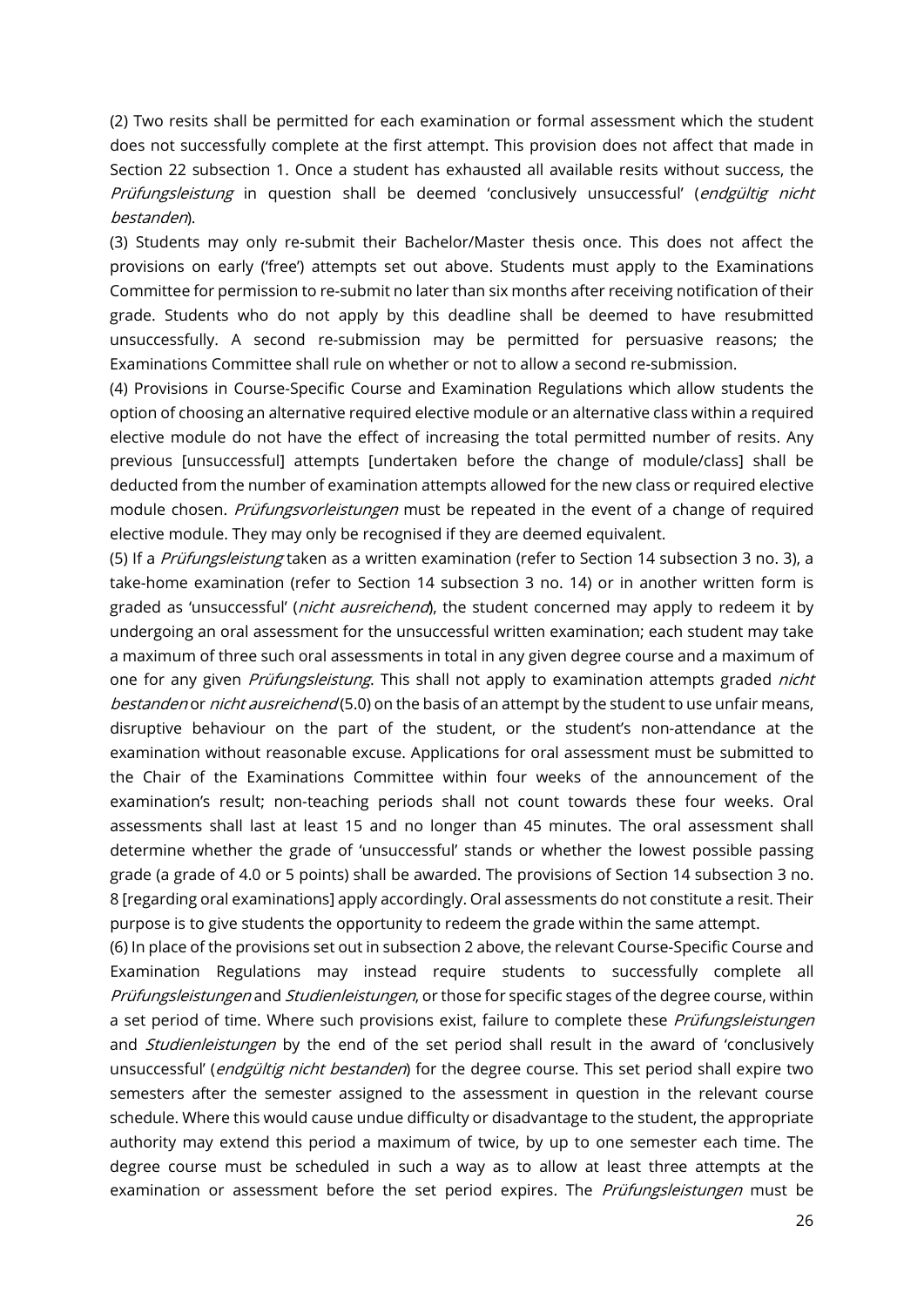successfully completed by the set deadline; repeated attempts at examinations or assessments in accordance with subsection 2 sentence 2 et seq. shall not have the effect of extending the deadline. The relevant Course-Specific Course and Examination Regulations may permit the extension of the two-semester deadline specified in sentence 3 above by up to a maximum of two further semesters.

(7) Where a student changes institution or degree course, or where there is a change to the Course and Examination Regulations under which they are studying within HAW Hamburg, unsuccessful attempts at Prüfungsleistungen on the same or a related degree course shall count towards the total available attempts in accordance with subsection 2 above.

# **23 a Unsuccessful attempts at examinations in the Faculty of Engineering and Computer Science in summer semester 2021**

(1) Examinations and assessments taken during a student's degree course in the Faculty of Engineering and Computer Science in summer semester 2021 and the associated examination period and graded 'unsuccessful' (*nicht bestanden* or *nicht ausreichend* (5.0)) shall be null and void. They shall not be counted as an unsuccessful attempt at the examination pursuant to Section 23 subsection 2 (1) above.

(2) The provision of (1) above shall not apply to attempts graded 'unsuccessful' (nicht bestanden or nicht ausreichend (5.0)) due to use or attempted use of unfair means, disruptive behaviour or nonattendance at the examination without notifying the relevant authorities/individuals. Further, the provision of (1) above shall not apply to Bachelor or Master theses, nor to any colloquia required in relation to them. Further, the provision of (1) above shall not come into effect where a student applies for an oral assessment pursuant to Section 23 subsection 5.

# **24 Recognition of prior learning (periods of study,** Prüfungsleistungen **and**  Studienleistungen**)**

(1) Successfully completed periods of prior study and previously successfully completed Studienleistungen and Prüfungsleistungen shall be recognised where they are deemed equivalent [to those the student would otherwise have to complete in their current degree course]. Periods of study and attainments shall be deemed equivalent where the competencies acquired through them substantially correspond to those competencies to be acquired through the Studienleistungen or Prüfungsleistungen in the current degree course from which the student seeks exemption on this basis. The authority responsible for assessing equivalence shall take a holistic view rather than conducting schematic comparisons. Decision-making on attainments achieved outside Germany shall take account of the equivalency agreements approved by the German Standing Conference of Ministers of Education and Cultural Affairs (Kultusministerkonferenz) and the German Rectors' Conference (Hochschulrektorenkonferenz) and of agreements with partner institutions. Conditional recognition shall be permissible.

(2) Equivalent work or professional experience, practical experience (refer to Section 6) and core internships or placements shall be recognised. The same applies for extramural courses.

(3) The grades awarded to recognised instances of prior learning (Studienleistungen or Prüfungsleistungen) shall be accepted and included in the calculation of the student's overall final grade, provided the grading system used is comparable to that used at HAW Hamburg. Where the grading system is not comparable, examinations and assessments which the student has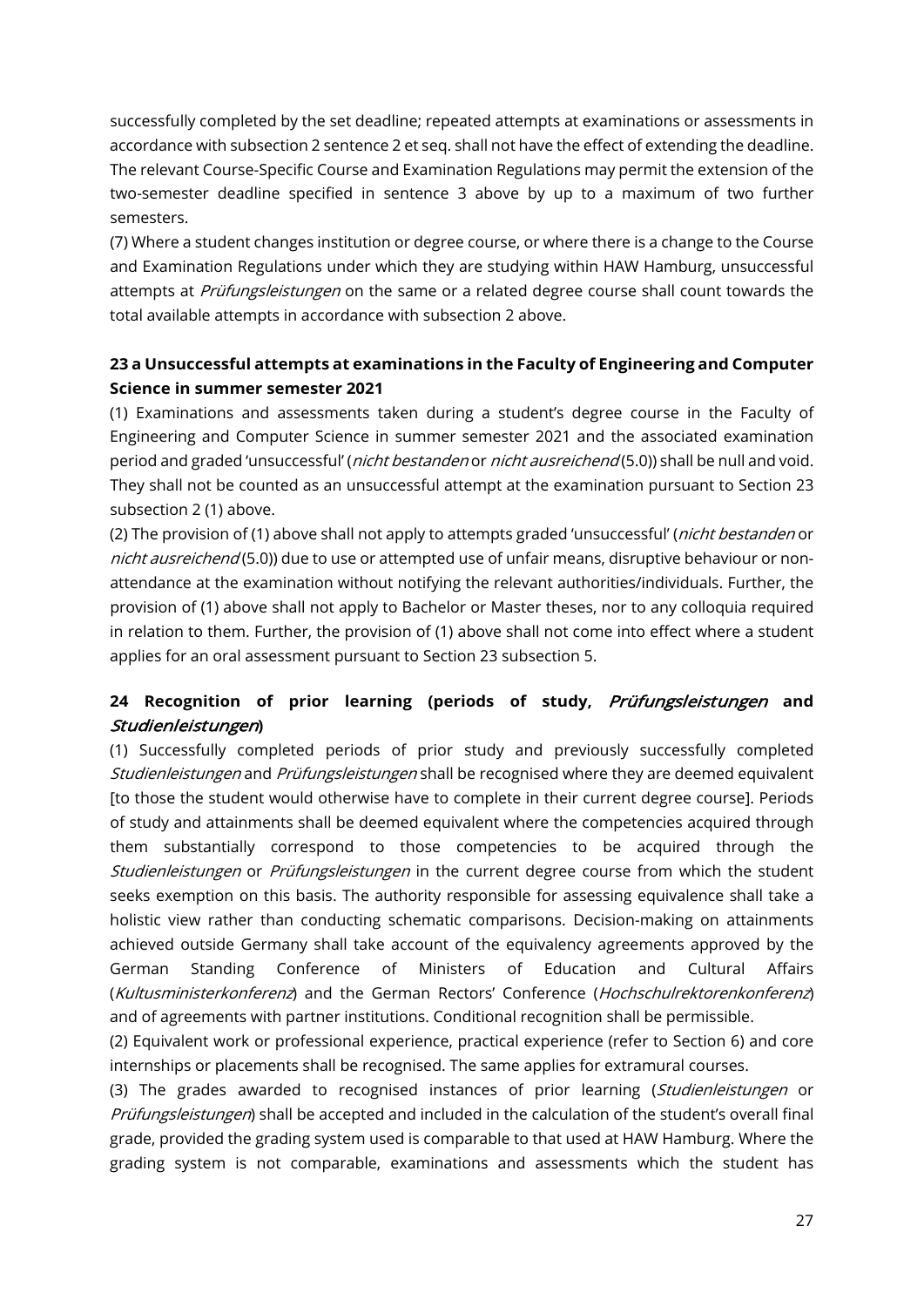successfully completed shall be recognised as 'sufficient' (with a grade of 4.0 or 5 points). The student may apply to undergo an examination for the purpose of improving this grade.

(4) Where the conditions in subsections 1-3 are met, a student has a right to recognition of the attainment. The recognition of prior periods of study, Studienleistungen and Prüfungsleistungen shall take place ex officio. Students must submit the required documents for the recognition process.

(5) The Examinations Committee shall take decisions on recognition. In the cases outlined in subsection 1 above, the Examinations Committee shall additionally set the conditions to be met [if any]. Instances of prior learning may only be recognised as *Studienleistungen* or Prüfungsleistungen before the student has attempted the examination or assessment from which they are seeking exemption [by virtue of prior learning]. Applications for recognition of prior learning made after the student has attempted the examination or assessment in question shall not be accepted. Bachelor or Master theses produced elsewhere may not be recognised in place of a Bachelor or Master thesis completed at HAW Hamburg. No student shall receive recognition of attainments amounting to over 50% of the total length of the relevant HAW Hamburg degree course or of the attainments pertaining to it.

### **25 Use of unfair means in examinations and assessments, disruptive behaviour, failure to meet deadlines**

(1) If a student attempts to use unfair means (cheat) to influence their performance in an examination, in particular by using unauthorised study aids, the examination in question shall be graded as unsuccessful (5.0). In the event that a student attempts to cheat in an examination or assessment taken under examination conditions, the invigilator shall record the event and submit their report to the Examinations Committee without delay. The student concerned will nevertheless be allowed to complete the examination or assessment unless they have behaved disruptively as defined in subsection 2 below. The Examinations Committee shall rule on whether or not the incident constitutes attempted use of unfair means; before coming to its decision, it shall afford the student in question the opportunity to give their account of the incident.

(2) Students who disrupt an examination may be required to leave the examination by the invigilator if they persist in their disruptive behaviour after having been given a warning. The invigilator shall record the incident and submit their report to the Examinations Committee without delay. Where the Examinations Committee finds that the student exhibited disruptive behaviour that justified their exclusion from the examination, it shall award them a grade of 'unsuccessful' (5.0) for the examination in question. [Where the behaviour is found to have fallen short of the threshold for exclusion from the examination,] the student is to be given the chance to take the examination again at the earliest opportunity. In serious cases, the Examinations Committee shall have the right to exclude the student from all further examinations.

(3) A student who fails to meet binding deadlines specified in these Regulations or the relevant Course-Specific Course and Examination Regulations for completing *Prüfungsleistungen*, Prüfungsvorleistungen or Studienleistungen, or one who is registered for an examination and fails to submit the required assignment by the stipulated deadline, shall be awarded a grade of 'unsuccessful' (5.0) for that examination or assessment. The exception is situations in which factors outside the student's control caused the deadline to be missed. The Examinations Committee shall be entitled to extend the deadline appropriately where there are extenuating circumstances and where the type of examination or assessment allows for such an extension. The student in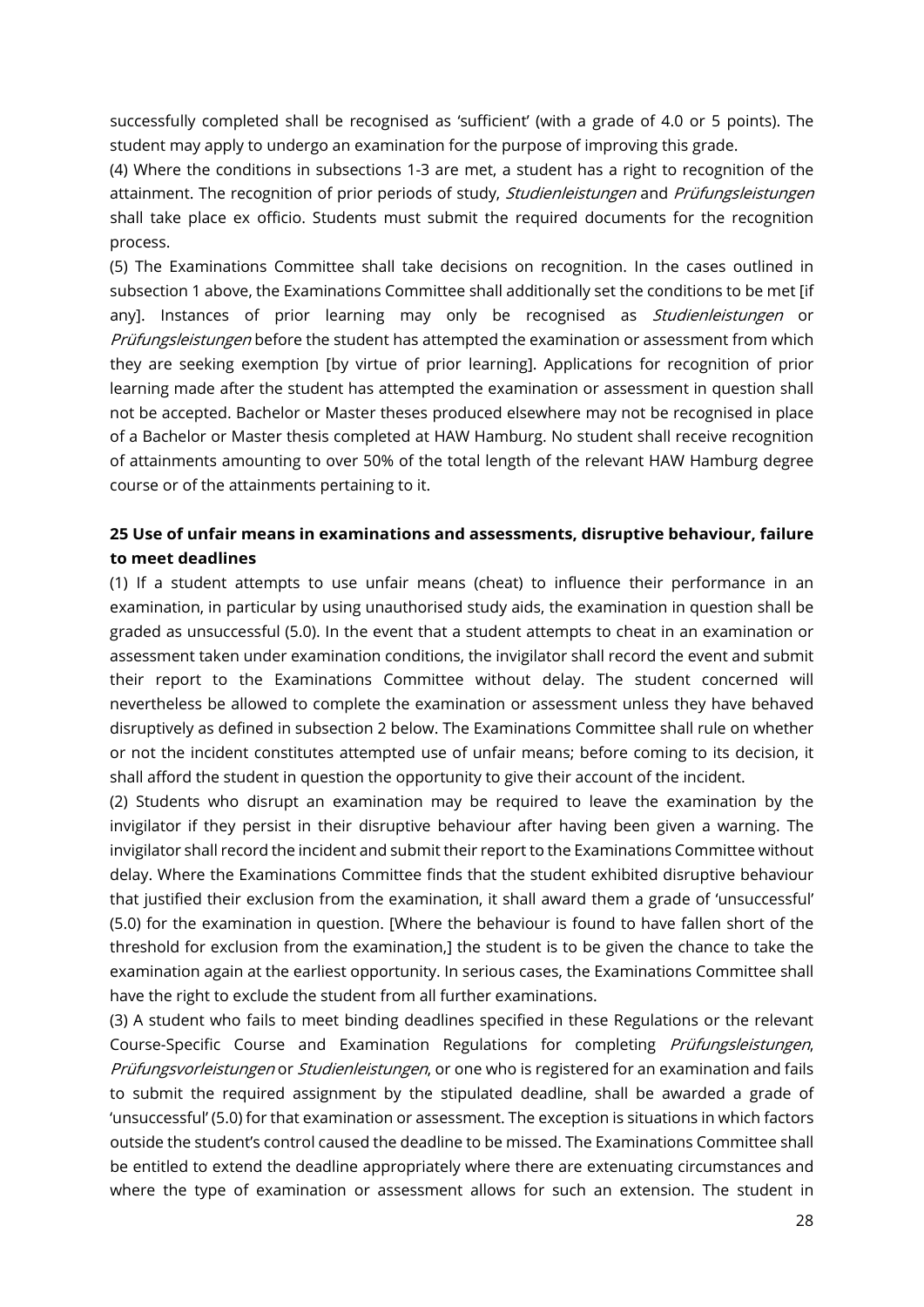question must make a credible written submission to the Chair of the Examinations Committee without delay, outlining the extenuating circumstances. Subsection 4 sentences 3 and 4 shall apply accordingly.

(4) The Examinations Committee shall inform the student without delay and in writing of any decisions against the student taken in accordance with subsections 1 to 3 above, providing reasons for the decision and setting out the student's right of appeal.

(5) Subsections 1 to 4 shall apply accordingly to assessments for *Prüfungsvorleistungen* and Studienleistungen.

### **26 Withdrawal from examinations**

(1) Students may withdraw from an examination [or formal assessment] for an urgent and exigent reason. They may not claim such a reason for examinations which have already been completed, and the results of such examinations shall stand. The student shall submit a clear and credible account of their reasons for withdrawal to the Chair of the Examination Committee without delay and in writing. In the event of illness, the student shall submit a medical certificate to the Chair of the Examinations Committee, who may require submission of a detailed medical certificate if in any doubt regarding the student's claims. Such a certificate must, at a minimum, specify: the physical and/or mental health impact resulting from the student's illness and its effect in medical terms on the candidate's ability to complete the examination; the date of the medical examination on which the certificate is based; and the issuing doctor's prognosis on the likely duration of the illness. The Chair may waive the requirement for a medical certificate if it is obvious that the student is ill. Where the Chair accepts the student's reasons for withdrawal, the student shall be registered for the next available examination date. In the event that the Chair does not accept the reasons given, they shall bring the matter to the full Examinations Committee for its decision. A student who withdraws from an examination in the absence of urgent and exigent reasons to do so shall be awarded a grade of 'unsuccessful' (5.0) for the examination in question.

(2) The Examinations Committee shall inform the student without delay and in writing of any decisions against the student taken in accordance with subsection 1 above, providing reasons for the decision and setting out the student's right of appeal.

(3) Subsections 1 and 2 apply accordingly to assessments for *Prüfungsvorleistunge*n and Studienleistungen.

(4) Bachelor and Master theses may only be interrupted in accordance with the provisions of Section 15 subsection 5 above.

### **27 Invalidation of examinations and assessments**

(1) If it comes to light, after a student has been issued with their Certificate of Examinations for a Bachelor's or Master's degree course, that they have used unfair means (cheated) during an examination or formal assessment required for the Bachelor's or Master's examination, the Examinations Committee shall have the power to re-grade the assessment in question as 'unsuccessful' (5.0), correct the other grades which this grade affects and declare the overall final grade as partially or completely unsuccessful. The same shall apply to *Studienleistungen*.

(2) If it is discovered, after the issuance of a student's Certificate of Examinations for a Bachelor's or Master's degree course, that the student has not in fact fulfilled the requirements for its award, but has not intentionally misled the relevant authorities in this matter, the student's successful completion of the examination shall be considered to have redeemed the non-fulfilment of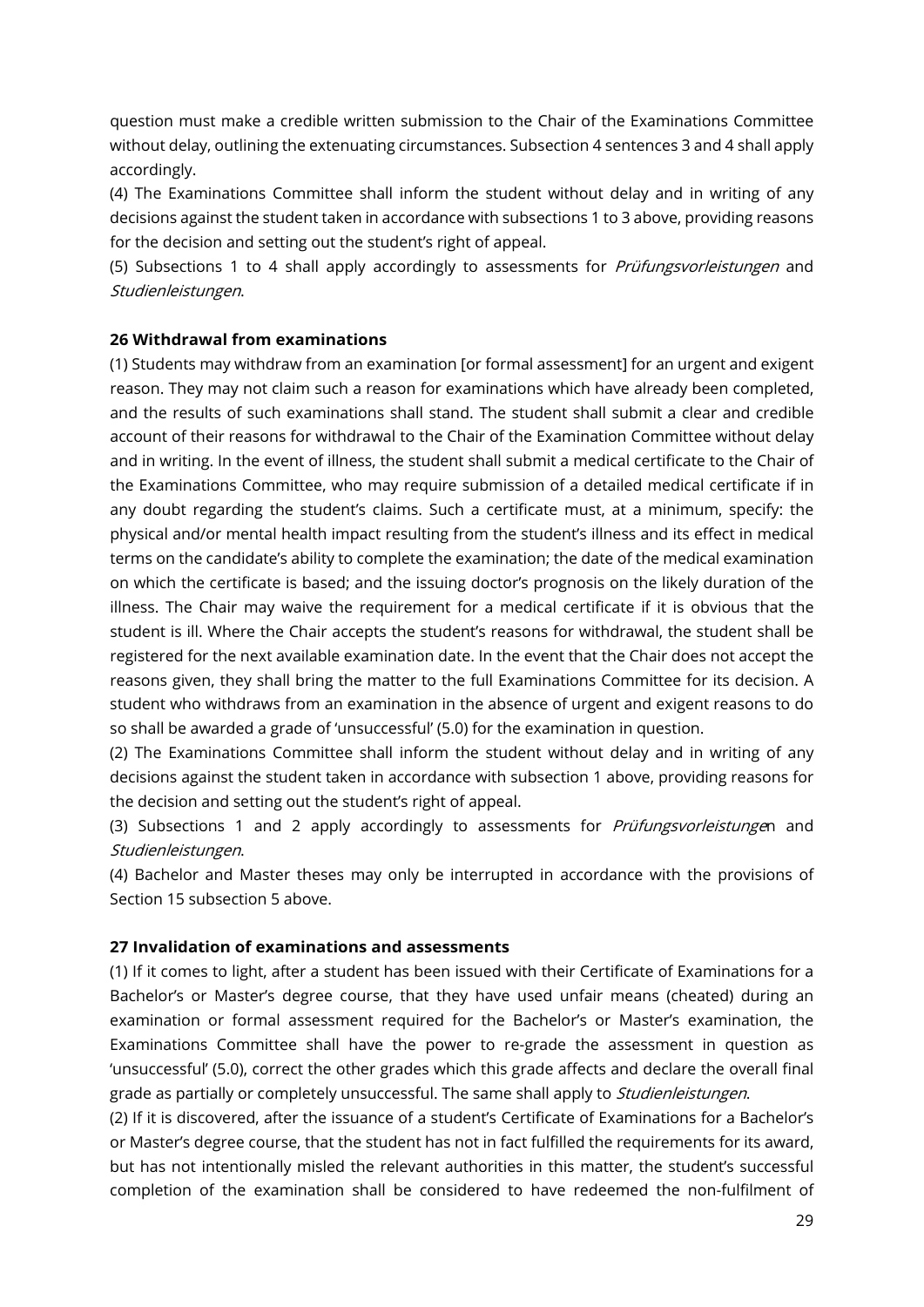requirements. In the event that the student is found to have gained admission to the degree course via deliberate deception of the relevant authorities, Section 48 of the Hamburgisches Verwaltungsverfahrensgesetz [Hamburg Administrative Procedure Act] as last amended shall apply accordingly.

(3) The incorrect documents shall be withdrawn and the student shall be required to surrender them. Decisions pursuant to subsections 1 and 2 above must be taken no later than five years from the date of the Certificate of Examinations in question.

### **28 Appeals**

(1) An Appeals Committee shall be convened to hear and take decisions on appeals lodged against the results of examinations and formal assessments. The members of the Appeals Committee shall be as follows:

1. one member of HAW Hamburg administrative staff, appointed by the President, who must be qualified in accordance with German law to hold the position of a judge

2. one professor and one student, each representing the subject in which the examination was held.

The members according to number 2 of the second sentence above, and two substitute members for each, shall be appointed by the Faculty Council on the recommendation of their Department for a term of two years (one year in the case of student representatives). Members of the Appeals Committee and their substitutes may not simultaneously serve as members or substitute members on any of the Examinations Committees relevant to the subject area in question.

(2) The member appointed pursuant to subsection 1 sentence 2 number 1 above shall act as the Chair of the Appeals Committee. This member shall prepare and chair Appeals Committee meetings. The meetings are not open to the public. The Chair has the power to take decisions alone on inadmissible appeals and on matters which they consider of minor importance or as requiring no further discussion.

(3) The powers of the Appeals Committee are limited to evaluating whether the grading of an examination or assessment took place without following applicable regulations, on the basis of false assumptions, in misrecognition or misinterpretation of generally applicable principles of assessment, or in consideration of factors unrelated to the matter at hand. In the event that the Appeals Committee considers an appeal against the assessment of a *Prüfungsleistung* to be justified, but does not consider this to justify the issuance of a particular assessment or grade only, it shall order the re-marking of written work submitted for the assessment in question and/or the retaking of other examinations or formal assessments. The Appeals Committee shall have the right to require the appointment of different examiners.

(4) The Appeals Committee shall hear the submissions of the examiner involved in the assessment that is the subject of the appeal. During these submissions, the examiner may amend any assessment or grade to which the Appeals Committee objects.

### **29 Assessment records, retention periods and access to files**

(1) A paper and/or electronic record is kept for each student, documenting all examinations, assessments and other aspects relevant to the award of their degree. These include, in particular, important stages in the degree course (e.g. registration for the thesis), results of examinations and assessments (module examinations (Prüfungsleistungen), Studienleistungen and Prüfungsvorleistungen), the calculation of grades (including the overall final grade) and copies of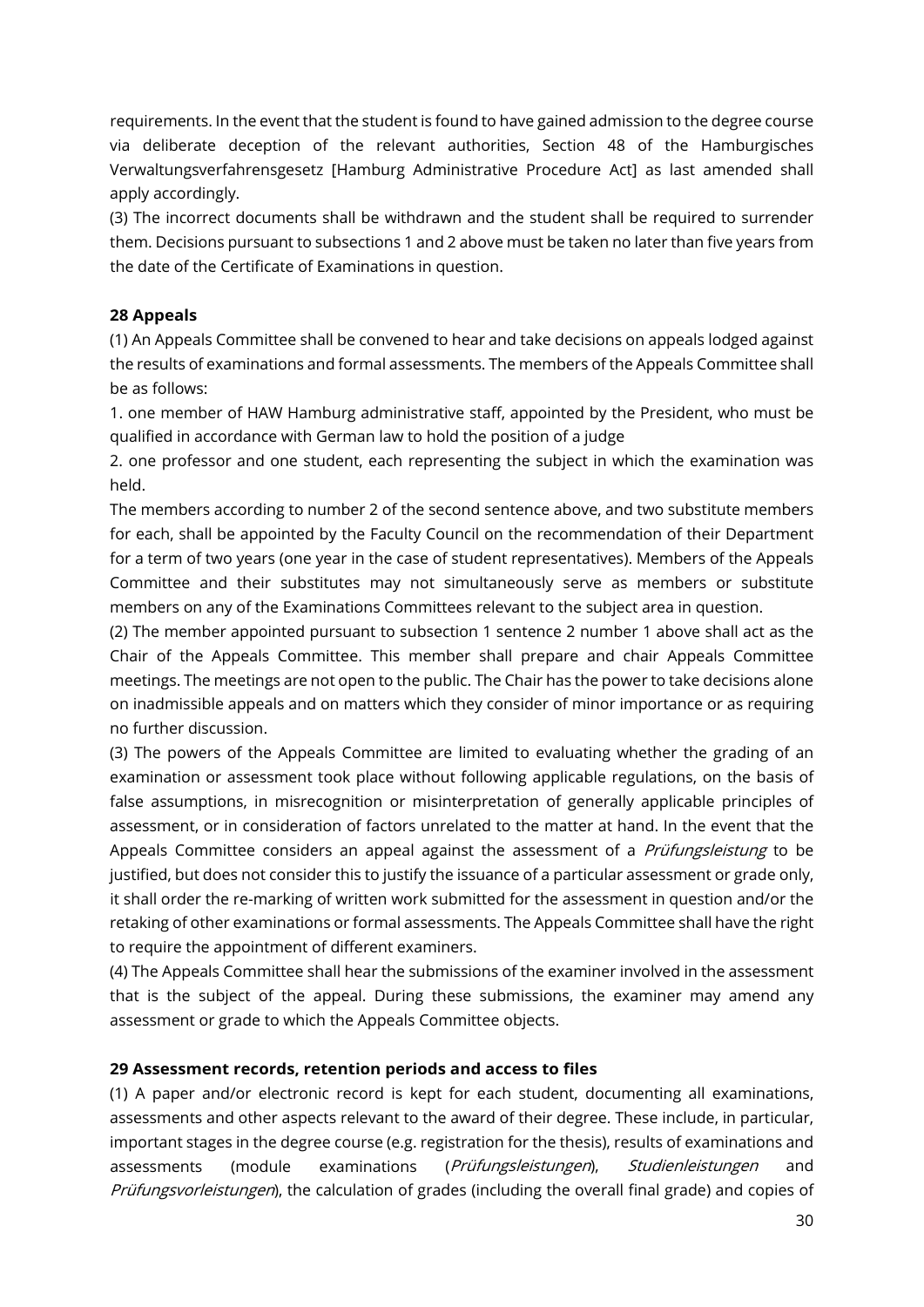certificates. Assessment records also include any written work submitted by the student which has not been returned to the student (cf. subsection 3 below), written records of oral examinations, and grading reports.

(2) A retention period of fifty years applies for the following examination and assessment results (Leistungsübersicht (course and grade overview)): the results of all module examinations and assessments, of all *Studienleistungen*, Prüfungsleistungen and Prüfungsvorleistungen, of the Bachelor and Master thesis and of periods of practical experience, and copies of Transcripts of Records, the Certificate of Examinations and the degree certificate. Data may also be stored electronically. All other documents, in particular confirmation of completion issued for module examinations and assessments and for *Studienleistungen*, *Prüfungsleistungen* and Prüfungsvorleistungen and [attendance] lists, the thesis and the associated examiner reports, and records of oral examinations, shall be retained for a period of five years. The aforementioned retention periods commence upon issuance of notification of deregistration to the student. Upon expiry of retention periods, written documents shall be destroyed and the electronically saved files shall be deleted, unless they are to be retained as archive material pursuant to the applicable provisions of the Hamburgisches Archivgesetz [Hamburg Archive Act] of 21 January 1991 (HmbGVBl.1991 p. 7), as amended on 16 June 2005 (HmbGVBl. p. 233, 239) and from time to time. (3) Written work shall be returned to students once the grade has been announced. Work shall be returned without delay and within six weeks of the announcement of the grade at the latest; in the latter case, students shall have the right to view their written work after the grade has been announced and before the work is returned. This six-week period does not include non-teaching periods.

The copies of the work set out in Section 15 subsection 4 sentence 3 above shall not be returned. If the student fails to collect their work, it shall be retained for a period of one year, after which it may be destroyed and any electronic files deleted. This period shall commence on the date on which the examination result is announced.

(4) Within the retention periods defined in subsections 2 and 3 above, students and former students shall have the right, upon application, to view their assessment records, and in particular to examine written records of oral examinations, examiner reports, and examiner copies of their thesis, and to access their archived assessment records.

(5) The regulations set out in subsections 2 and 3 above and/or individual provisions of the same shall cease to apply on the effective date of any administrative regulations concerning the retention of files and other processes, signed by the President of HAW Hamburg and published in its official gazette (Hochschulanzeiger). In such a case, students' right to access their records pursuant to subsection 4 above shall be subject to the periods and deadlines set out in any such administrative regulations.

### **Part 5: Certificate of Examinations; Bachelor's and Master's degree certificate**

# **30 Award of degree, applicable procedures and issuance of Certificate of Examinations and degree certificate**

(1) A student shall be deemed to have passed the Bachelor's or Master's examination if they have successfully completed all the attainments specified in the applicable Course-Specific Course and Examination Regulations, including the Bachelor or Master thesis, and have met any and all other requirements set out in the applicable Course-Specific Course and Examination Regulations.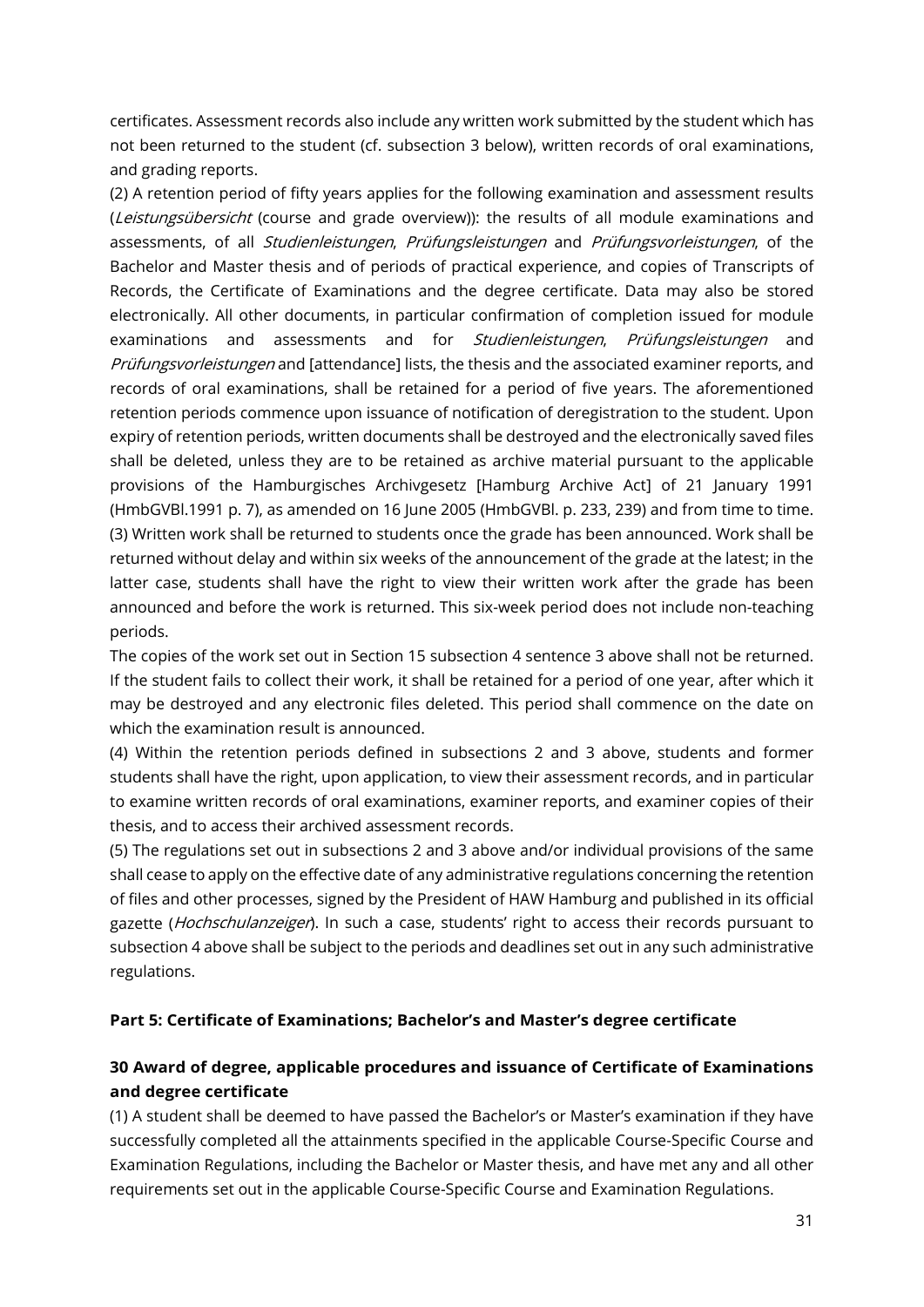(2) Once a student has successfully completed the degree course in accordance with subsection 1 above, the corresponding Certificate of Examinations (Abschlusszeugnis) and degree certificate (*Urkunde*) shall be issued without delay and within six weeks at the latest. The certificate shall be prepared and issued in both German and English.

(3) The Certificate of Examinations shall contain:

a.i.1. the modules taken by the student, their titles, and the grades achieved, and the credit points attained for each module

a.i.2. if applicable, details of completed practical experience (type of experience, institution of its completion, and credit points attained)

a.i.3. the topic of the student's Bachelor/Master thesis, the grade awarded and the credit points attained

a.i.4. the overall final grade and a note on its calculation; the total number of credit points attained; and the title of the degree course. The note 'with distinction' (*mit Auszeichnung*) may be added if the overall final grade is 0.85 or better or, where the relevant Course-Specific Course and Examination Regulations specify the use of the points system, 14.5 points or better.

a.i.5. the relative overall final grade.

(4) The Certificate of Examinations shall be signed by the Chair of the Examinations Committee. It shall be dated with the date on which all requirements pursuant to subsection 3 above were found to have been met. It shall also contain the date on which all requirements pursuant to subsection 2 above were found to have been met. In the event that the student has used the option of repeating an early ('free') examination attempt [refer to Section 22 above], the date of the bettergraded attempt shall be recorded, or the date of the first attempt if the same grade resulted from each attempt.

(5) The relative final grade may only be given if it has been possible to collect the necessary data and the reference cohort is sufficiently large.

(6) A Diploma Supplement shall be issued together with the Certificate of Examinations. The Diploma Supplement contains the following information:

1. the student's personal details

2. the title and details of the Bachelor's or Master's degree awarded

3. the name and an introductory outline of HAW Hamburg and of the faculty and department in which the degree was awarded

4. an outline of the focus of the degree course and the level of the degree

5. a summary of the content of the degree course and the competencies gained by the student

6. details of the functions of the degree (admission to other courses and professional status)

7. additional information (projects, periods of practical experience, additional modules, etc.)

8. a Transcript of Records.

The Diploma Supplement shall be issued in German and English.

(7) Students who leave the course without having passed the Bachelor's or Master's examination may, apply, submitting the necessary evidence and their notification of deregistration, for the issuance of an official written statement of the Prüfungsleistungen and Studienleistungen they completed during their time at HAW Hamburg, the grades and credit points awarded for those assessments, and the module examinations that remain outstanding for the completion of the degree. Such a written statement must clearly indicate that the student has not passed the Bachelor's/Master's examination.